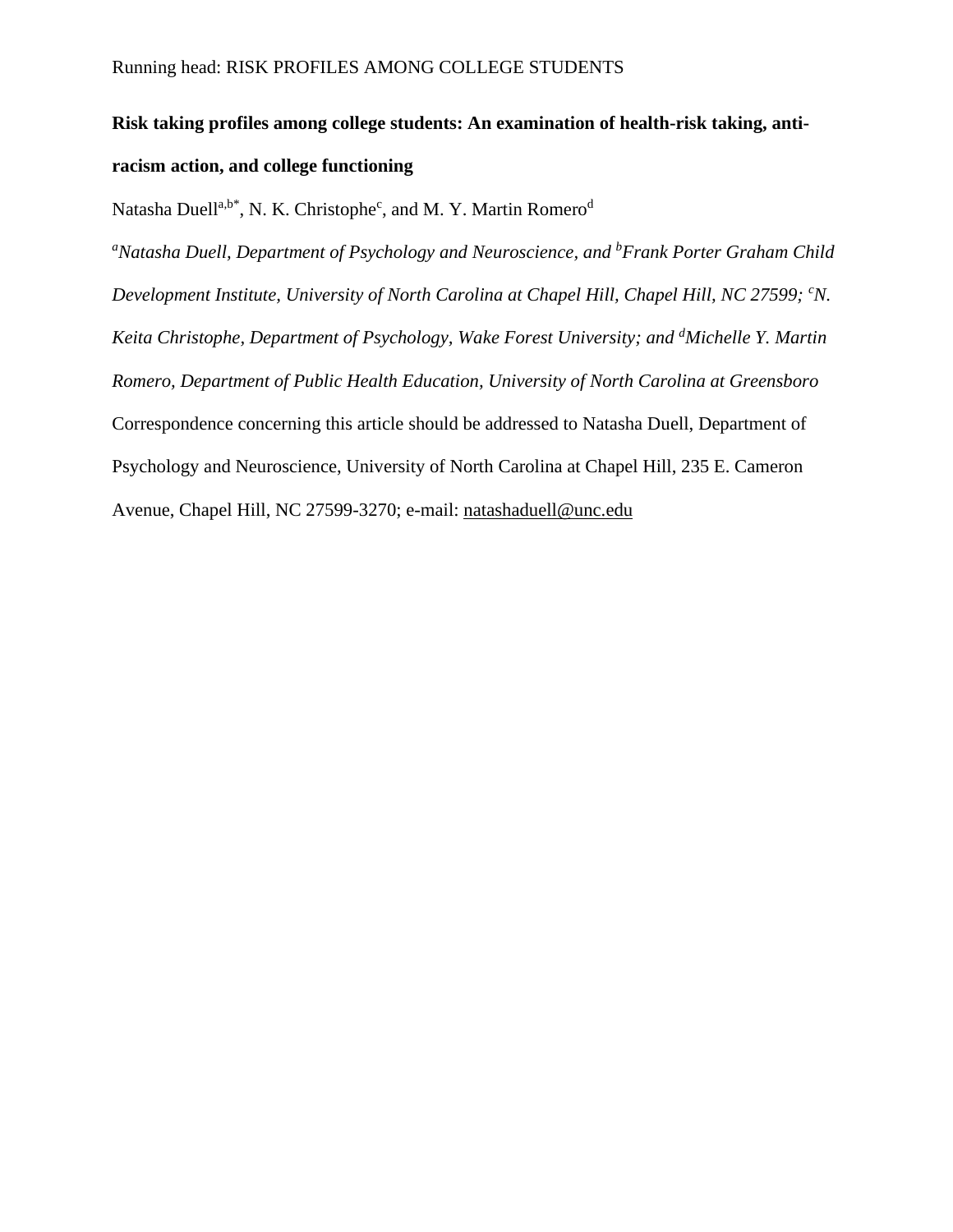## **Risk taking profiles among college students: An examination of health-risk taking, antiracism action, and college functioning**

Objective: This study expands the literature on risk taking among college students by exploring anti-racism action as a form of positive risk taking. Participants: 346 Black (64%) and Latinx (36%) college students (85% female) ages 18-27 years (*M* = 18.75, *SD* = 1.31). Methods: Participants responded to questionnaires on anti-racism action, health-risk taking, and college functioning. Latent class analysis identified behavioral profiles of risk takers. Indicators of profile membership and associations with college functioning were examined. Results: Three profiles emerged: moderate overall risk taking, high health-risk taking, and high anti-racism action. Personal experience with discrimination was associated with a greater likelihood of health-risk taking. Students in the high anti-racism profile evinced greater educational functioning than those in the high-health risk taking profile. Conclusions: Risky behavior on college campuses is not homogeneous. Specific interventions and support networks are necessary to support students falling within specific risk profiles.

*Keywords:* critical civic engagement; anti-racism, college functioning, risk taking, health risk behavior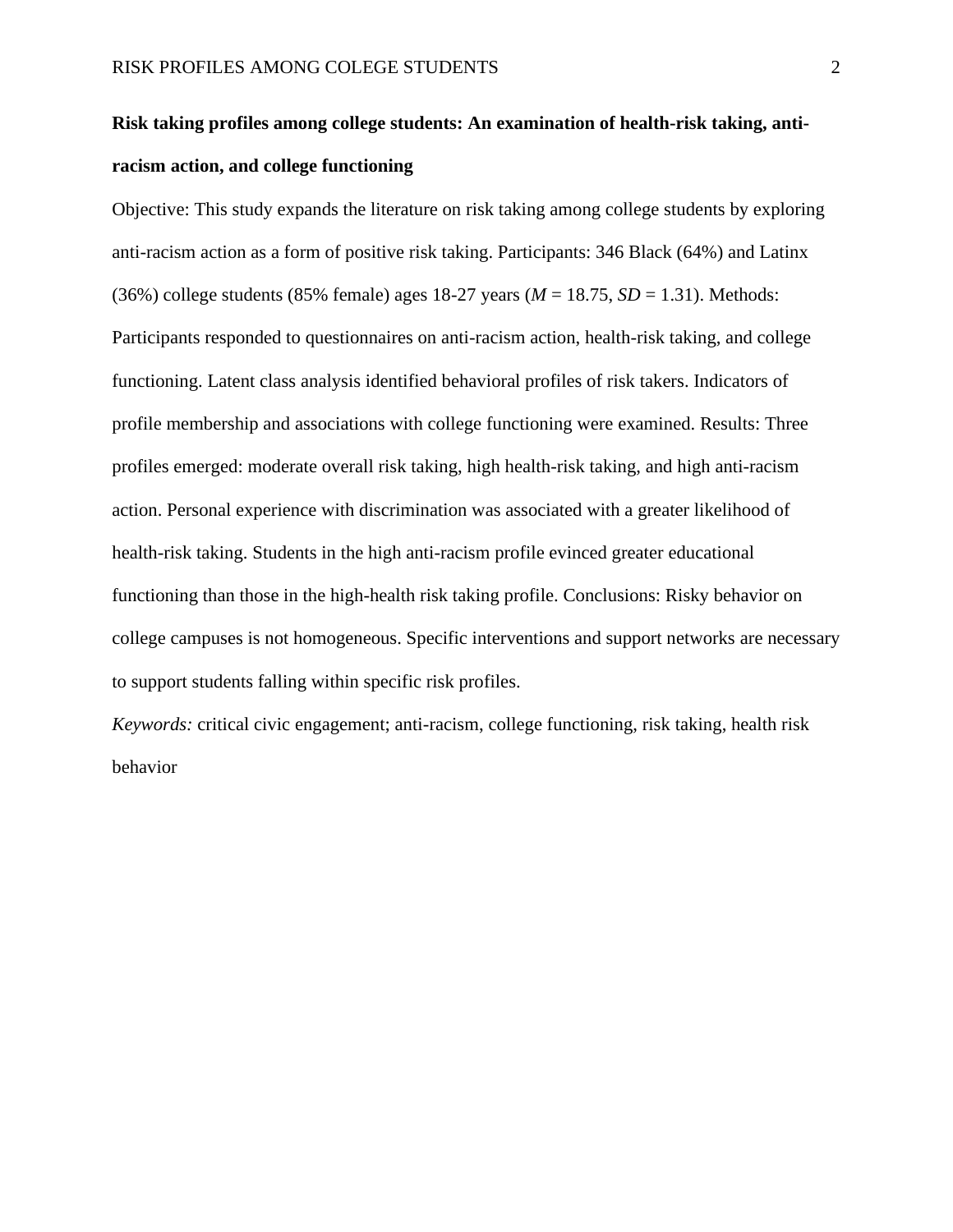#### **Introduction**

The college years are ripe with opportunities for risk taking. Dominating the conversation about risk taking among college students is health-risk behaviors such as binge drinking, substance use, and unprotected sex. Lacking from the discussion, however, is students' engagement in positive patterns of risk taking that promote their well-being or the well-being of others. One such positive risk is *anti-racism action,* which involves behaviors that challenge racism through interpersonal, communal, and political initiatives. <sup>1</sup> Anti-racism action reflects one domain of critical civic engagement, which are actions intended to resist and rectify systems of inequality.<sup>2</sup> Participation in critical civic actions such as anti-racism action is particularly important for the positive development and well-being of students from minoritized racial and ethnic groups, whose college experiences are intertwined with navigating historically-embedded systems of oppression. Although students experiencing discrimination are at greater risk for engaging in health-risk behaviors,<sup>3</sup> anti-racism actions are an opportunity for students to cope with and redress oppression through active resistance.<sup>4</sup> Most young people engage in both negative and positive risks; 5 however, college students' engagement in health-risks and positive risks are rarely studied together. To this end, the present study aims to identify profiles of negative risk taking (i.e., health-risk behaviors) and positive risk taking (i.e., anti-racism action) among college students, identify individual characteristics associated with those profiles, and explore implications for students' college functioning.

Colleges and universities afford students with opportunities to form social connections, learn new skills, and develop a sense of personal identity and meaning. <sup>6</sup> Essential to meeting these milestones is a willingness to take risks.<sup>5</sup> At the broadest level, risk taking involves engaging in behaviors for which the likelihood of their outcome, good or bad, is uncertain.<sup>7</sup>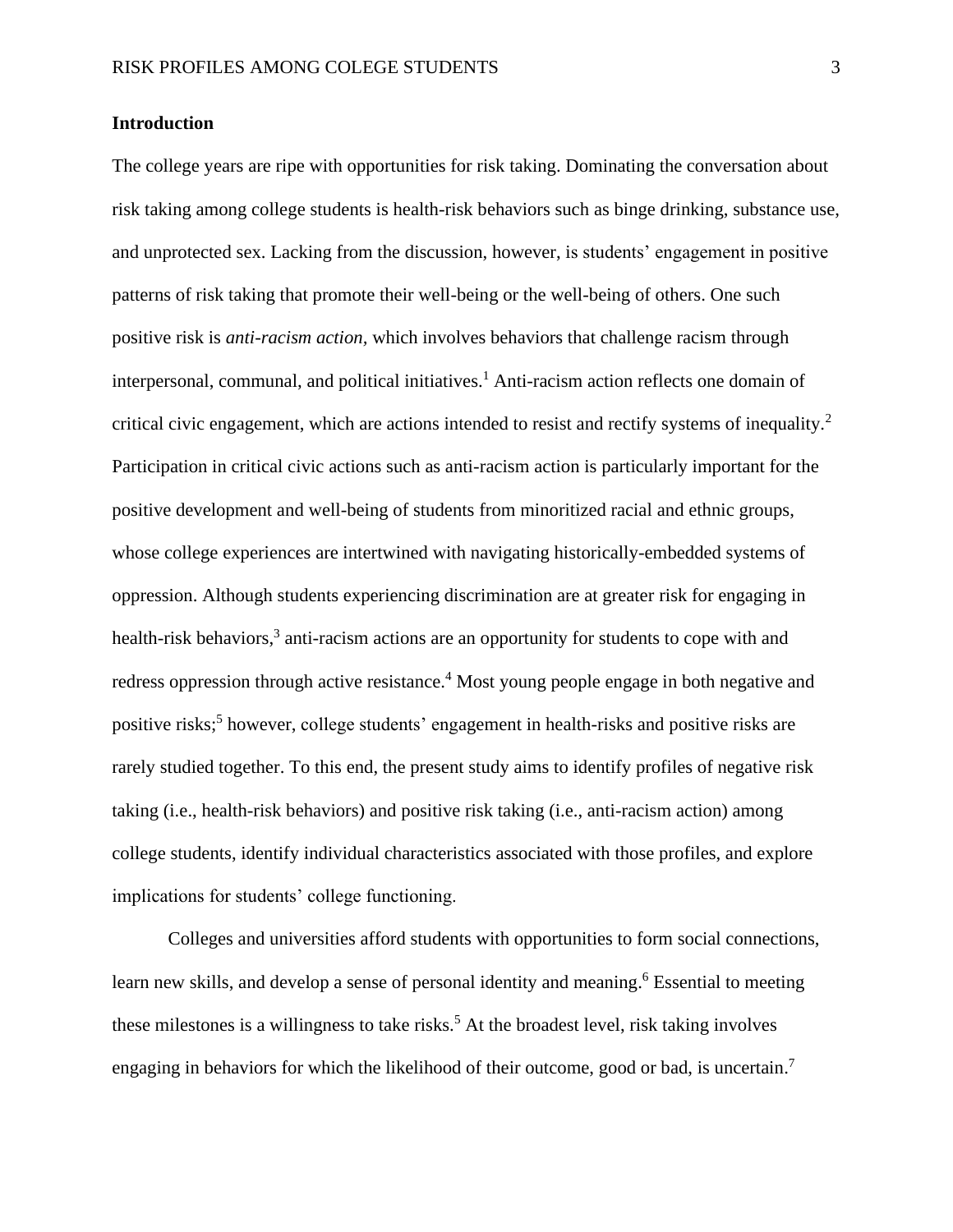Although certain risks, such as substance abuse or precocious sex, are often antisocial or dangerous, positive risks, such as critical civic engagement, are socially acceptable and developmentally constructive.<sup>8</sup>

To put this into context, imagine a college student binge drinking at a party. There is the potential for both a positive outcome, such as having fun and connecting with new peers, and a negative outcome, such as getting ill or getting into an accident. Whether the student will have fun, get sick, or both, is uncertain. Now imagine a student protesting for social justice. There is the potential for a positive outcome, such as initiating political change, and a negative outcome, such as getting arrested.<sup>9</sup> Of course, each of these risks also have a range of other potential outcomes, some of which may be more neutral (e.g., attending a protest without negative consequences). However, it is reasonable to speculate that individuals choose to take risks in pursuit of a desired outcome (for a more thorough discussion, see Duell & Steinberg<sup>8,10</sup>). Both binge drinking and protesting for social justice are risks given that the probability for any outcome occurring is uncertain; that is, greater than 0 and less than 1. Although both negative and positive risks may serve a developmentally constructive purpose (e.g., binge drinking may facilitate bonding with peers),<sup>8</sup> positive risks are unique in their potential to improve the wellbeing of youth or their communities through socially constructive activities.<sup>8</sup> Colleges and universities are uniquely equipped to provide students with such opportunities.<sup>11</sup>

College students are in a developmental phase during which political identities and social values take shape.<sup>12</sup> Opportunities for civic engagement allow young people to engage in meaningful work that contributes to their identity development,<sup>13</sup> such as participating in collective efforts to resolve social issues.<sup>12</sup> Colleges and universities are essential to preparing young citizens to participate in democracy through opportunities in and outside of the classroom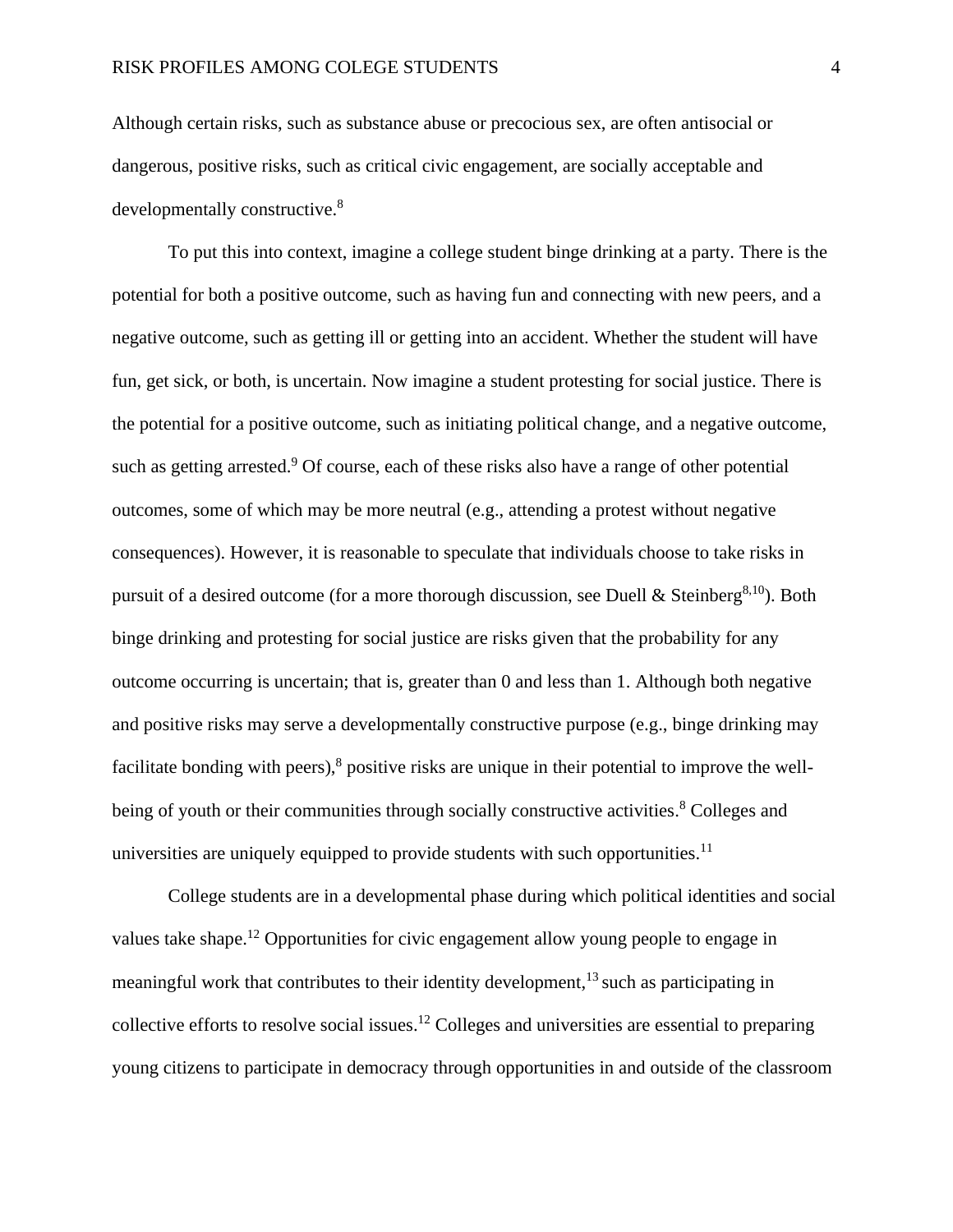to gain political knowledge and strengthen civic skills.<sup>11</sup> Indeed, young adults with college experience are more civically engaged than their peers who do not attend college.<sup>11</sup> With respect to anti-racism action, recent work has identified three distinct levels of action: interpersonal, communal, and political. 1 Interpersonal action includes individual responses to racism that contribute to the culture of the young persons' relationships and broader social context. Opportunities for interpersonal action on college campuses are plentiful, through enriching classroom dialogues or through students' daily interactions. Youth involved in communal action participate in collective efforts in their schools and communities, whereas those involved in political action participate in protests or engage with political officials and institutions. Despite the potential dangers of engaging in anti-racism action, ranging from disagreements with peers to physical harm, students engaging in anti-racism action also have the potential to make meaningful change, both in their own lives and in their communities.

Among individuals from minoritized racial and ethnic groups, civic engagement in the form of anti-racism action may be particularly meaningful. Civic participation that is motivated by personal experiences of societal oppression may help young people mitigate the physical and psychological consequences of discrimination. <sup>2</sup> However, the association between critical civic engagement and college student functioning is still unclear. On the one hand, civically engaged youth evince lower anxiety and distress<sup>14</sup> and experience greater hope, self-esteem, and selfefficacy about being able to make change and overcome challenges.<sup>15</sup> Further, civic engagement among college students is associated with academic success, <sup>16</sup> social skills, <sup>17</sup> and even reductions in risky behaviors such as substance abuse.<sup>18,19</sup> On the other hand, political activism increases youths' exposure to injustice and their awareness about the seemingly unchangeable nature of the racially biased sociopolitical system, thereby increasing adjustment problems such as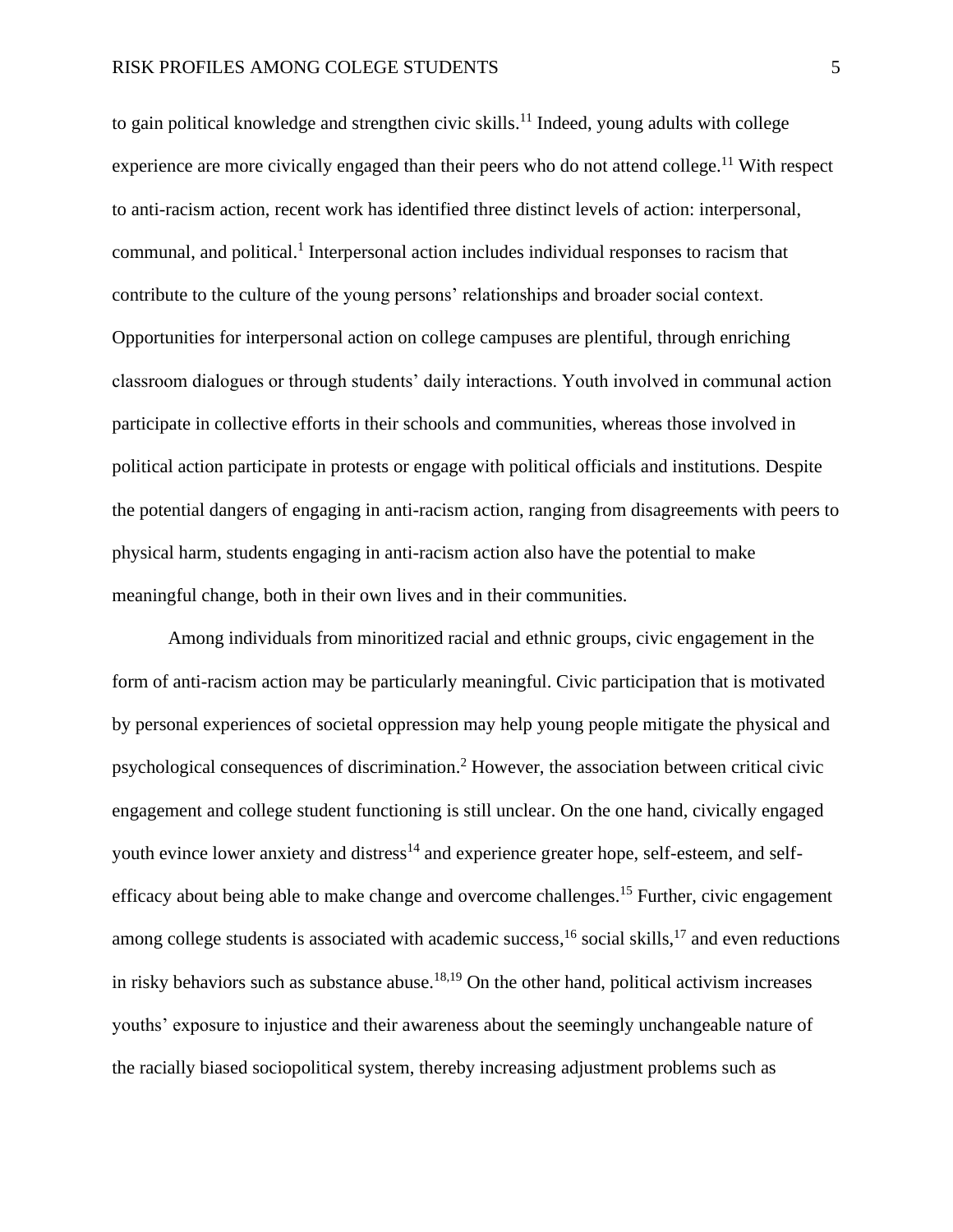isolation and loneliness.<sup>13</sup> The potential harm associated with critical civic engagement such as anti-racism action is likely to be exacerbated among youth from minoritized racial and ethnic backgrounds, whose civic actions are personally meaningful and have implications directly relevant to their own lives. Thus, despite the benefits associated with civic engagement more broadly, anti-racism action among minoritized students may have negative implications for their college functioning. It is important to identify the risks and benefits associated with students' critical civic engagement so that higher education institutions can determine how best to support these students.

The prevalence of anti-racism action among students from marginalized racial and ethnic groups and the implications for their college functioning is poorly understood. To illustrate initial connections between marginalized students' civic behaviors and their concurrent psychosocial functioning, the present study used latent class analysis to identify subgroups of college students based on their engagement in negative health risks (binge drinking, marijuana use, and unprotected sex) and positive risks (anti-racism action via interpersonal, communal, and political activism). From these exploratory analyses, it was generally expected that a large proportion of students would report engaging in both health-risk taking and anti-racism action, but that there may also be unique groups of students engaging predominantly in health-risks or anti-racism action, respectively. Individual characteristics such as race and ethnicity and gender, as well as experiences with discrimination, were explored as predictors of risk profile. It was expected that experiences with discrimination, particularly among Black youth, would be associated with greater anti-racism action. Finally, we explored whether membership in any given risk profile was associated with psychological, educational, and interpersonal functioning among college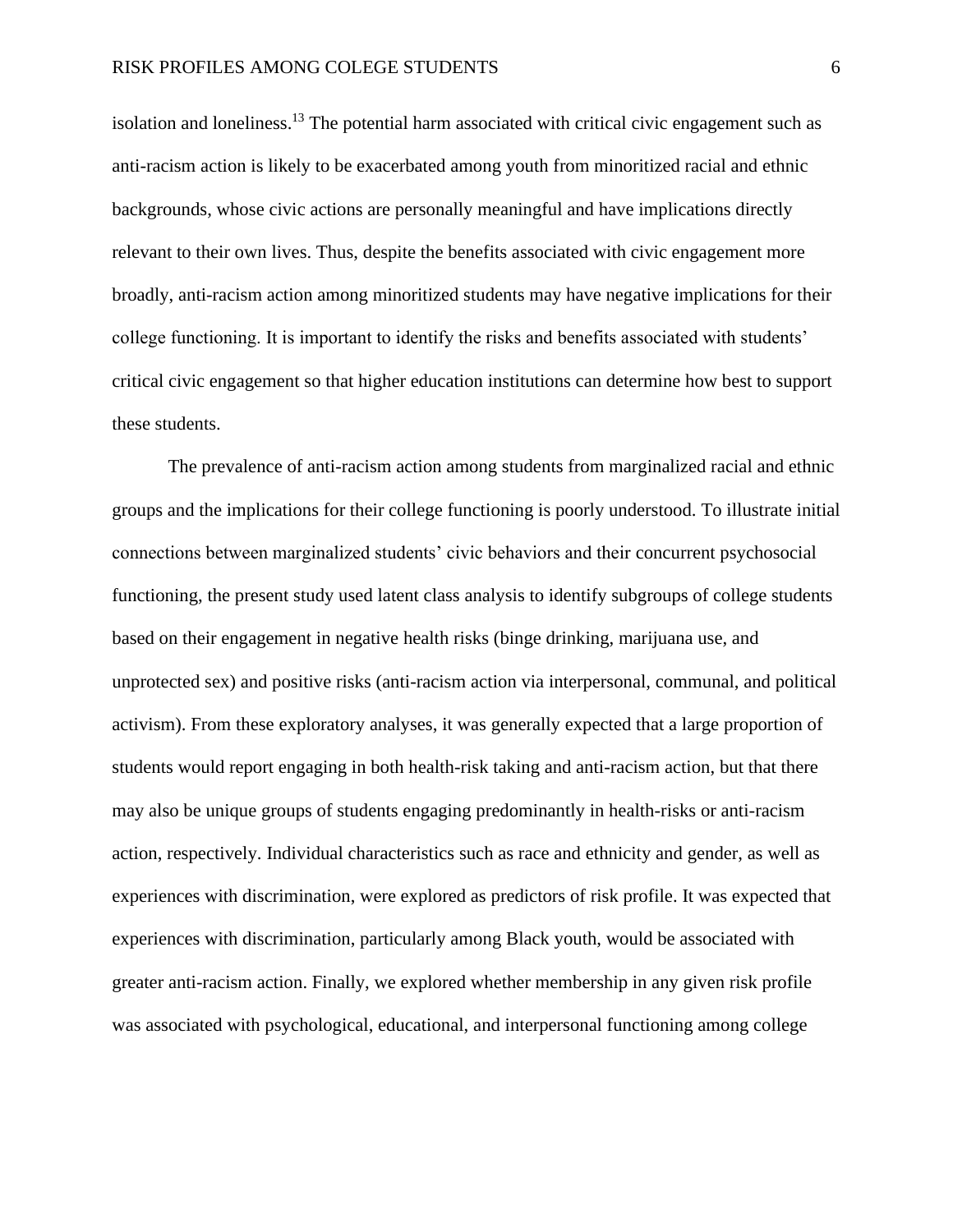students. Considering prior literature,  $20,21$  we hypothesized that higher health-risk taking would be associated with worse psychological and educational functioning.

Marginalized college students' anti-racism action has the potential to promote more positive psychosocial wellbeing, potentially due to the action serving as an adaptive coping response,<sup>2</sup> but also has the potential to expose individuals to discrimination and failure when trying to dismantle entrenched social inequalities. Indeed, among Black, but not Latinx, college students, political activism exacerbates the effect of racial microaggressions on anxiety and stress.<sup>22</sup> Given the potential for positive and negative associations between anti-racism action and functioning, we did not make specific hypotheses regarding the direction of association between risk profiles and college functioning.

In this study, we focused specifically on the experiences of Black and Latinx students for two reasons. First, we were interested in learning more about patterns of risk behavior, especially anti-racism action, among college students from demographic groups that are directly targeted by racism. Second, the time of data collection for this study—Fall 2019—was one of political significance for Black and Latinx communities. Specifically, this time preceded the 2020 presidential election, a time characterized by a rise in political activism from those connected to movements such as the Black Lives Matter movement.<sup>23</sup>At this time when the presidential administration was igniting White supremacist and anti-Latinx immigrant rhetoric,<sup>24</sup> there was also a groundswell of youth activism targeted towards fighting for the rights of and fair treatment of Latinx and immigrant populations.

#### **Materials and methods**

#### *Participants and procedure*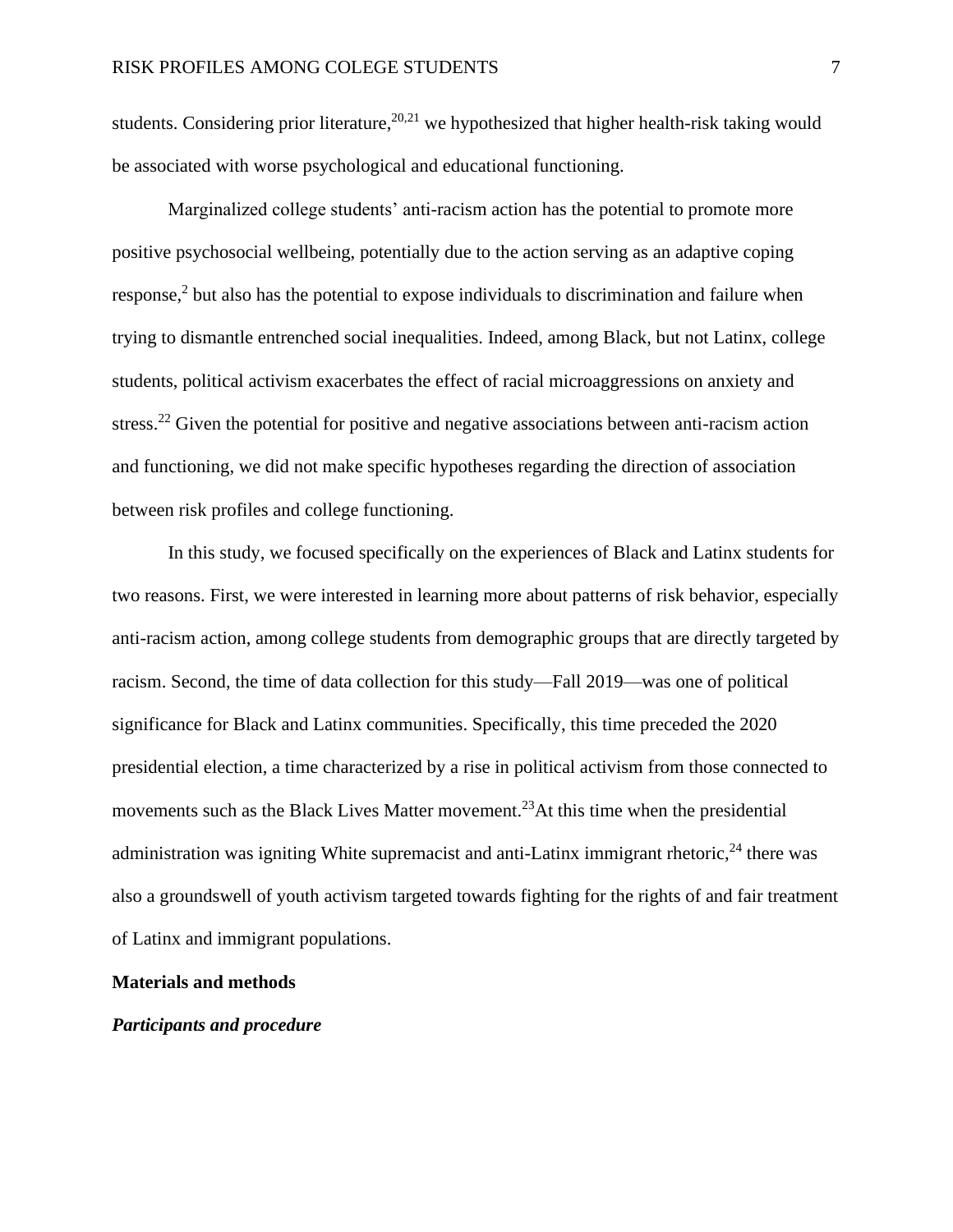Participants were 346 racially/ethnically minoritized (64% Black, 36% Latinx) college students ( $M_{\text{age}} = 18.8$ ,  $SD = 1.35$ , 85% female). A large majority of participants were freshman in college (66.5%), followed in frequency by sophomores (19.7%), juniors (10.1%), and seniors  $(3.8\%)$ . In terms of socioeconomic status, participants rated their subjective social status<sup>25</sup> relative to others in the U.S on a scale of 1 to 10. Mean subjective social status in our sample was 5.22 (*SD* = 1.58). Participants provided their informed consent and completed an online Qualtrics study broadly assessing stress, coping, and wellbeing. Participants received research credit for their participation and became eligible to participate in a follow-up study. All study procedures were approved by the IRB at (blinded for review).

#### *Measures*

#### *Health risk taking*

Health risk taking variables were assessed using single-item measures assessing the frequency of binge drinking, unsafe sex, and marijuana smoking. All measures were drawn from the Monitoring the Future Study. <sup>26</sup> For binge drinking, participants indicated on a 1 (*none*) to 6 (*10+ times*) scale how frequently they had five or more drinks in a row over the past two weeks. Participants were also asked on a 1 (*never*) to 4 (*11 or more times*) scale how often in the past 30 days participants had smoked marijuana and had sex (vaginal, anal, or oral) without using protection. Across the three items, higher values indicated more frequent engagement in the risk. *Anti-racism action*

Anti-racism action was assessed using the Anti-Racism Action Scale.<sup>1</sup> This scale assesses interpersonal (5 items), communal (4 items) and political (7 items) anti-racism action. Participants were asked to indicate whether, in the previous two months, they had (yes  $= 1$ ) or had not (no = 0) engaged in actions such as "challenged or checked a friend who used a racial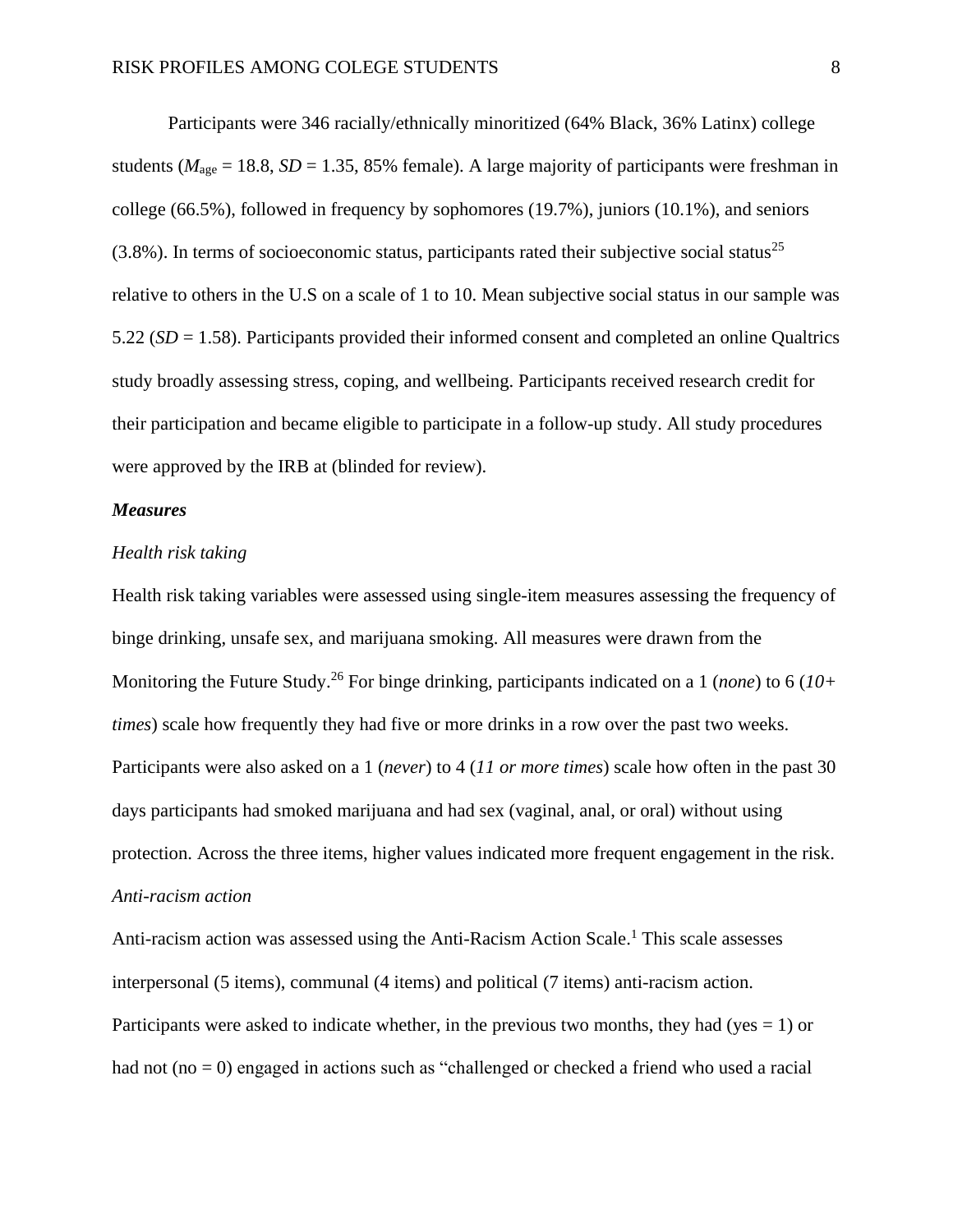slur or made a racial joke" (interpersonal), "attended a meeting on an issue related to race, ethnicity, discrimination, and/or segregation" (communal), and "attended a protest on an issue related to race, ethnicity, discrimination, and/or segregation" (political). Reliabilities were adequate ( $\alpha$  = .65 - .77) among a diverse sample of adolescents<sup>1</sup> and ranged from .696 to .727 in our sample of Black and Latinx college students.

#### *College Adjustment*

College adjustment outcomes were assessed using the College Adjustment Questionnaire.<sup>27</sup> This scale assessed educational (5 items), relational (5 items), and psychological (4 items) functioning. Participants were asked on a 1 (*very inaccurate*) to 5 (*very accurate*) scale the degree to which statements such as "I am succeeding academically" (educational), "I am happy with my social life" (relational), and "I feel that I am doing well emotionally since coming to college" (psychological) accurately applied to them. Scores within each of the three subscales were averaged such that higher values indicated higher functioning. Prior reliabilities among a sample of college students ranged from .79 to .89 for each subscale.<sup>27</sup> Reliability in our sample of Black and Latinx college students ranged from .810 to .852 across subscales.

#### *Covariates*

Covariates tested as predictors of membership in one profile relative to another included year in school (0 = freshman, 1 = upperclassman), grade point average (4.0 scale), age, gender (0 = male,  $1 =$  female), racial background (Latinx = 0, Black = 1), and experiences of discrimination. Experiences of discrimination were measured using an average of the 9-item everyday discrimination measure. <sup>28</sup> On a 1 (*never*) to 6 (*almost everyday*) scale, participants reported how often they experience things such as "people act as if they think you are dishonest" and "you are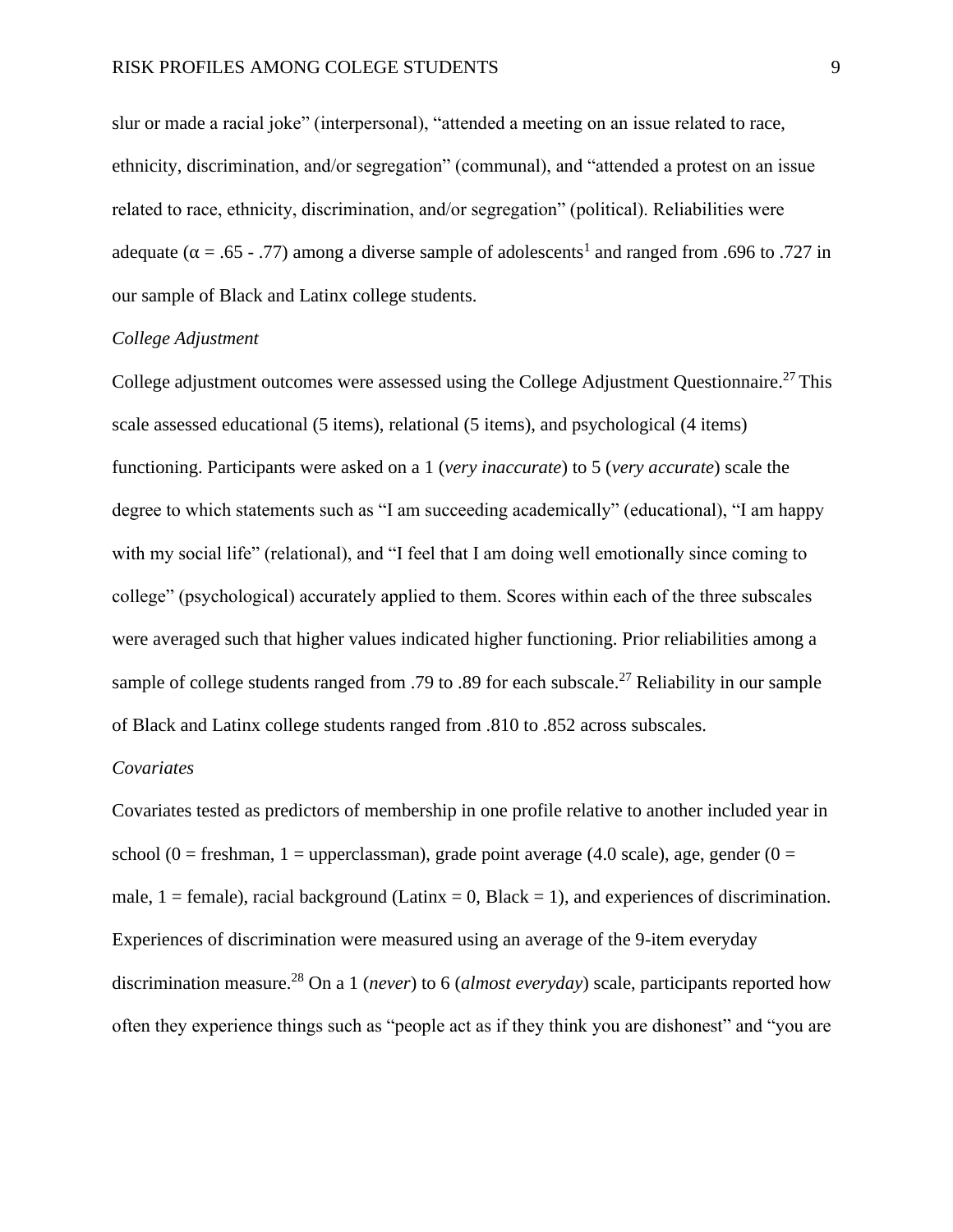treated with less respect than other people are." Prior studies with Black samples have reported reliabilities ranging from .87-.88.<sup>29,30</sup> Reliability of this measure in our sample was .899.

#### **Results**

Descriptive statistics and correlations among all study variables are available in Tables 1 and 2, respectively.

#### *Profile identification*

To identify patterns of positive (i.e., anti-racism action) and negative (i.e., health risks) risk taking among our sample of marginalized college students, we first conducted a latent profile analysis using Mplus Version 8.5. <sup>31</sup> To identify the optimal number of profiles, we used a combination of fit indices to qualitatively compare a series of models estimating between two and four profile solutions. Smaller<sup>32</sup> and—as the number of estimated profiles increases—more gradually decreasing Akaike Information Criteria (AIC), Bayesian Information Criteria (BIC), and sample size adjusted BIC (SSaBIC) indicates better model fit (B. O. Muthén, personal communication, June 5, 2013). These indices were evaluated in combination with the Lo-Mendel Rubin Adjusted Likelihood Ratio Test (LRT). A significant LRT indicated that a solution with *k* number profiles fits better than a solution with *k*-1 profiles. <sup>32</sup> Results indicated a 3-profile solution provided the best fit to the data (see Table 3 for model fit indices). Entropy (.964) was well above the recommended minimum value  $(.8)$ ,<sup>33</sup> indicating that individuals were classified into their respective profile with a high level of accuracy.

Most participants (*N* = 273, 79%) were sorted into the *Average* profile, characterized by levels of health risk taking and anti-racist action near the overall sample mean (see Table 1 for profile-specific means). The *High Health Risks* profile included a small number of college students ( $N = 35, 10\%$ ) who engaged in average levels of anti-racist action and frequent health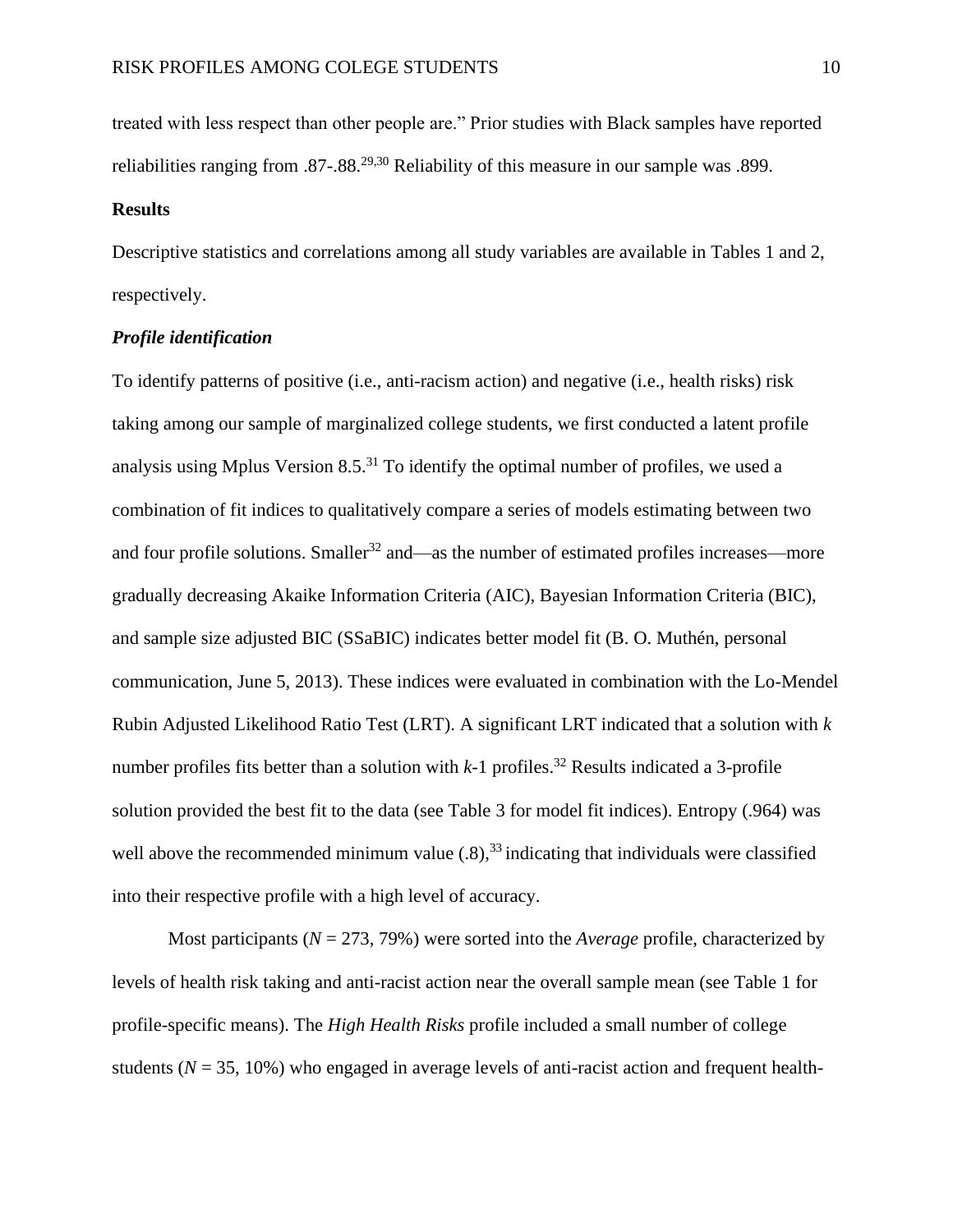risk behaviors (0.5—2.5 *SD*s above the mean). The *High Anti-Racism* profile included a similarly small number of college students ( $N = 38, 11\%$ ) who engaged in a high level ( $0.5$ — $2.0$ ) *SD*s above the mean) of interpersonal, communal, and political anti-racist activism and low levels of health-risk behaviors. For profile-specific means, see Table 2. For a visual representation of the profiles, see Figure 1.

#### *Predictors of profile membership*

Using the R3Step procedure within Mplus,  $34,35$  we used multinomial logistic regression to examine whether experiences of discrimination and various sociodemographic characteristics influenced the likelihood of an individual belonging to one profile versus another. Given the non-symmetric distributions around probabilities of profile membership, we use 95% confidence intervals, which do not assume a symmetric distribution, rather than *p*-values to establish statistical significance. <sup>36</sup> Recent updates to Mplus have removed *p*-values from the output of multinomial regression altogether to encourage the use of confidence intervals., over *p*-values Comparisons across the three profiles with respect to year in school, grade point average, age, gender, racial background, and experiences of discrimination yielded minimal differences (see Table 4). However, a one-unit increase in perceived discrimination was associated with a significant increase in the odds of belonging to the *High Health Risk* profile than the *Average* profile (*B* = 2.309, 95% *CI* [1.404 - 3.797]). This implies that discrimination was associated with greater health risk-taking in college, but not anti-racism action.

#### *Profile membership and college adjustment*

Finally, we employed the BCH procedure in Mplus<sup>35</sup> to examine mean-level differences in educational, relational, and psychological functioning among risk taking profiles. Results indicated that college students in the *High Health Risk* profile endorsed lower levels of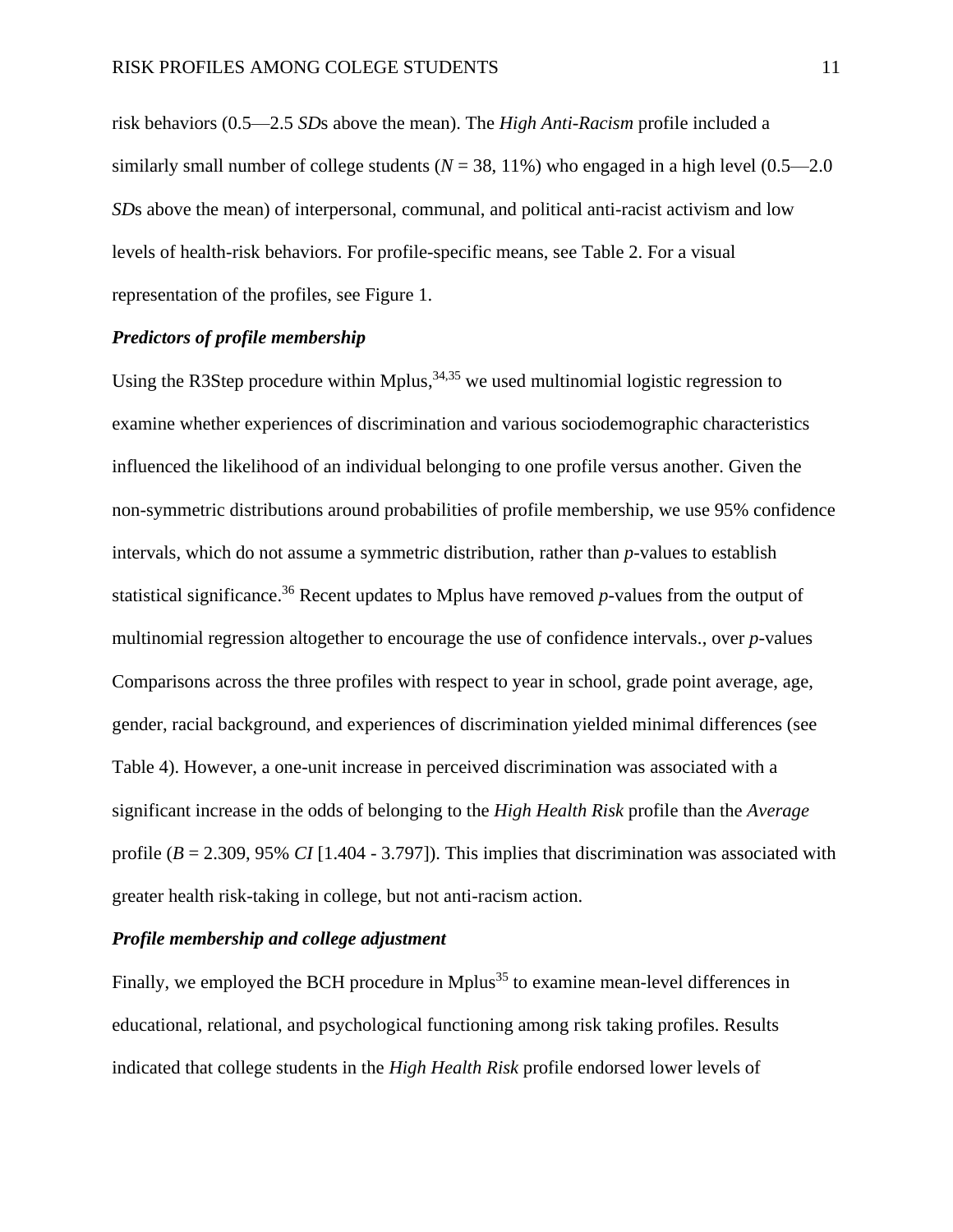educational functioning than did the *Average* ( $\chi^2$  = 7.997, *p* = .005) and *High Anti-Racism* ( $\chi^2$  = 5.409, *p* = .020) profiles. Additionally, those in the *High Health Risk* profile endorsed worse psychological functioning than did those in the *Average* profile ( $\chi^2 = 4.323$ ,  $p = .038$ ). The *High Anti-Racism* and *Average* profiles reported similarly high levels of educational and psychological functioning. No differences between profiles were observed with respect to relational functioning. Figure 2 illustrates these differences in college adjustment across the three profiles.

#### **Discussion**

Risk taking is a normative and constructive part of the college experience; it affords students with opportunities to learn new skills, discover their identities, and forge meaningful relationships.<sup>6</sup> However, not all risks are equally beneficial to a young person's well-being.<sup>8</sup> College students from minoritized racial and ethnic groups may be particularly susceptible to engaging in health-risk behaviors due to their direct and indirect experiences with institutional and interpersonal discrimination.<sup>3,37</sup> However, recent work has shown that civic engagement, such as anti-racism action, may serve as an adaptive coping response for students of color.<sup>2</sup> Although students of color are sure to engage in both positive and negative risks, no study has explored both of these behavioral patterns together. Thus, the goal of the present study was to identify distinct risk taking profiles among college students from marginalized racial and ethnic groups. Latent profile analyses revealed three groups: students engaging in moderate levels of both health-risk taking and anti-racism action (79%), students engaging in high levels of healthrisk risk taking (10%), and students engaging in high levels of anti-racism action (11%). Identification of these unique groups of risk takers has implications for equipping colleges to handle the unique needs of its student body.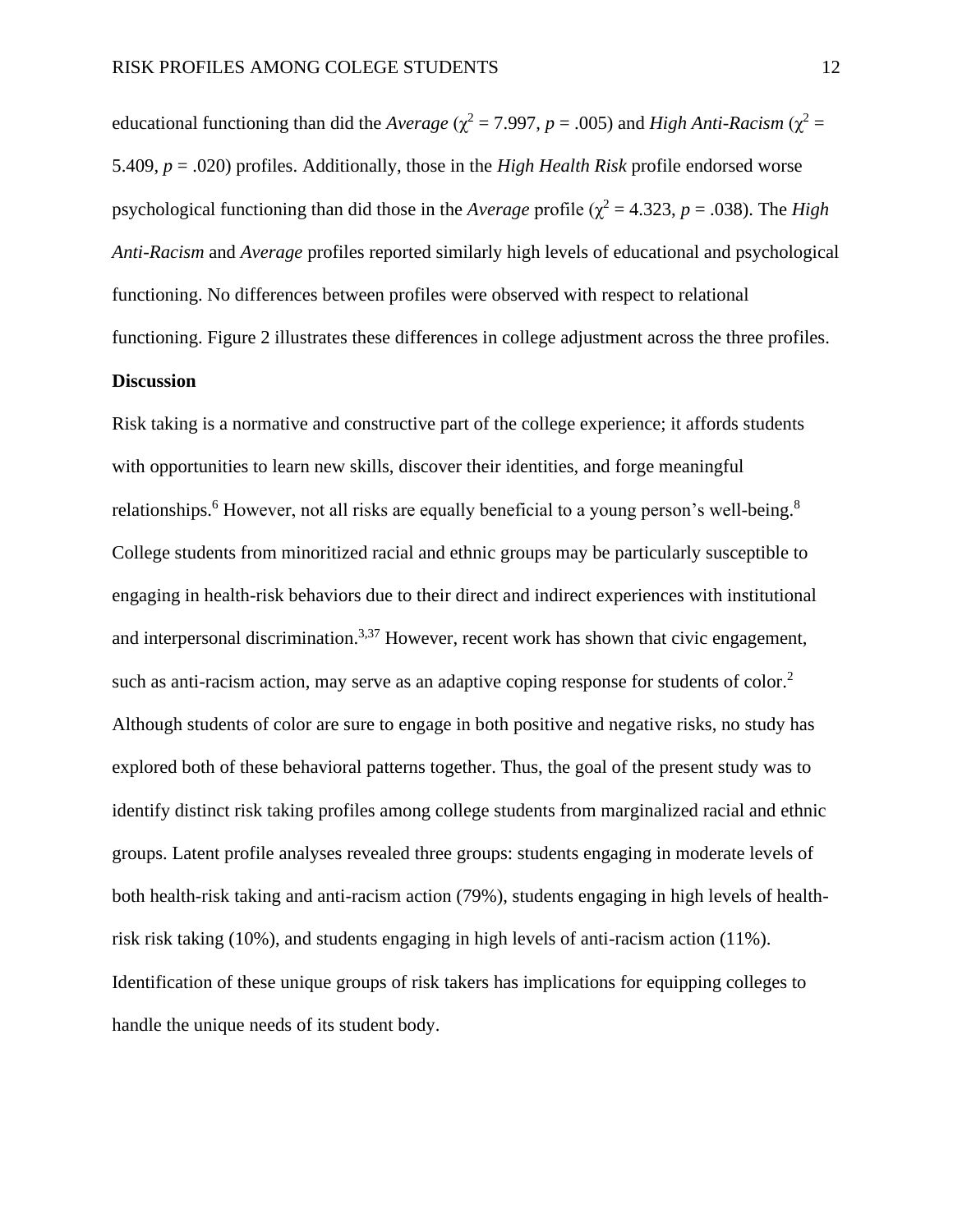Perhaps most compelling is that students in the high anti-racism action profile evinced greater educational functioning than those in the high health risks profile. This finding is consistent with prior literature demonstrating an association between positive risk taking and school engagement among late adolescents.<sup>5</sup> Furthermore, the association between anti-racism action and greater educational functioning aligns with findings from prior research demonstrating associations between greater civic engagement and better academic functioning (see Heberle<sup>38</sup> for a brief review). This finding may suggest that high levels of anti-racism action is associated with greater investment in one's academics. Alternatively, it may be the absence of health-risk taking behaviors that promotes greater educational functioning. This is an empirical question worthy of future examination. Preliminarily, prior work has shown that involvement in extracurricular activities, which may include civic engagement, facilitates academic success among marginalized students who have experienced discrimination by protecting their psychological health.<sup>39</sup> In light of this evidence, universities may consider providing students with opportunities to participate in varying levels of anti-racism action, either through classroom dialogues, student organizations, or opportunities to interact with politicians. These opportunities may provide students from marginalized racial and ethnic groups with a sense of control and agency in contributing to the wellbeing and improvement of their communities. $40$ 

We expected that experiences with discrimination would be associated with membership in the high anti-racism action profile, but this was not the case. Although discrimination is known to motivate anti-racism action among minoritized college students,<sup>41</sup> personal experiences with discrimination may not be the sole source of motivation for students' anti-racism action. Rather, a general awareness and understanding of systematic inequalities (i.e., high critical reflection<sup>42</sup>) may also spur anti-racism action among marginalized students. Granted, personal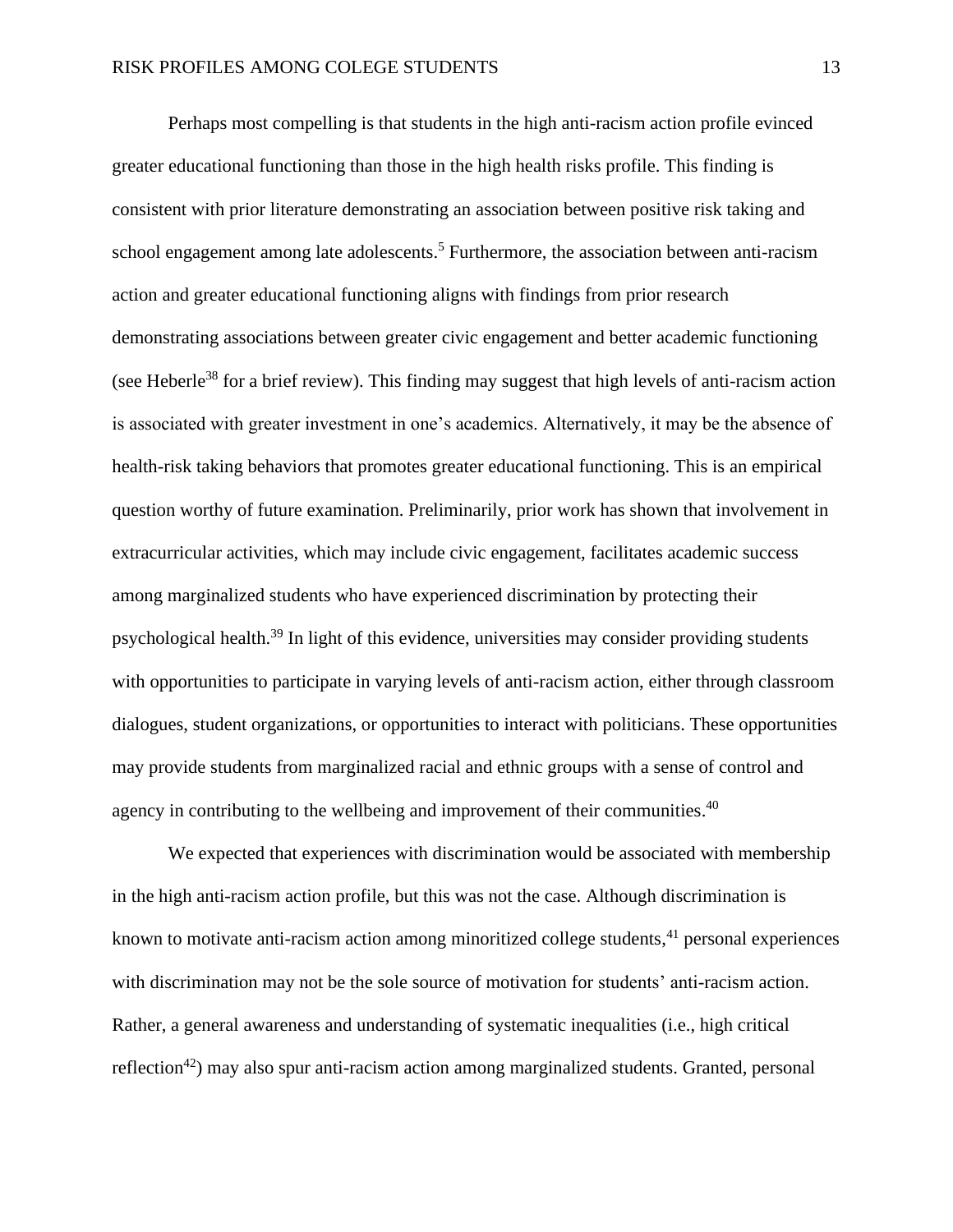experiences of discrimination may inspire greater critical reflection.<sup>43</sup> To this end, one compelling question for future research is whether critical reflection mediates the association between personally experienced discrimination and anti-racism action. It is important for future work to consider and unpack the mechanisms and contexts in which discrimination does and does not lead to engagement in anti-racism action amongst marginalized college students. Identification of these mechanisms may help educators create opportunities for students to cope with their experiences in constructive rather than harmful ways.

In contrast to individuals in the high anti-racism profile, those in the high health risk taking profile did report higher levels of personally experienced discrimination. This finding is consistent with a large body of literature demonstrating the deleterious consequences of discrimination on risk-taking behaviors such as pernicious  $sex^{44}$  and alcohol misuse.<sup>37</sup> It is essential that higher education institutions apply these findings to policies and programs focused on cultivating an equitable and inclusive learning environment, perhaps through anti-racism training to reduce discrimination at the individual, interpersonal level. Beyond efforts to reduce marginalized students' exposure to interpersonal discrimination, university leaders may better serve their students by ensuring their policies and procedures do not inadvertently disadvantage those from marginalized populations.

Although prior work has indicated that critical civic engagement among youth of color may lead to worse psychological functioning,<sup>22</sup> findings from this study indicate comparable levels of psychological functioning between youth in the high anti-racism action and average risk profiles. However, consistent with our expectations, students in the high health risk profile endorsed worse psychological functioning than their peers in the average risk profile. Together, findings from this study allude to the prevalence of a small subset of students at particularly high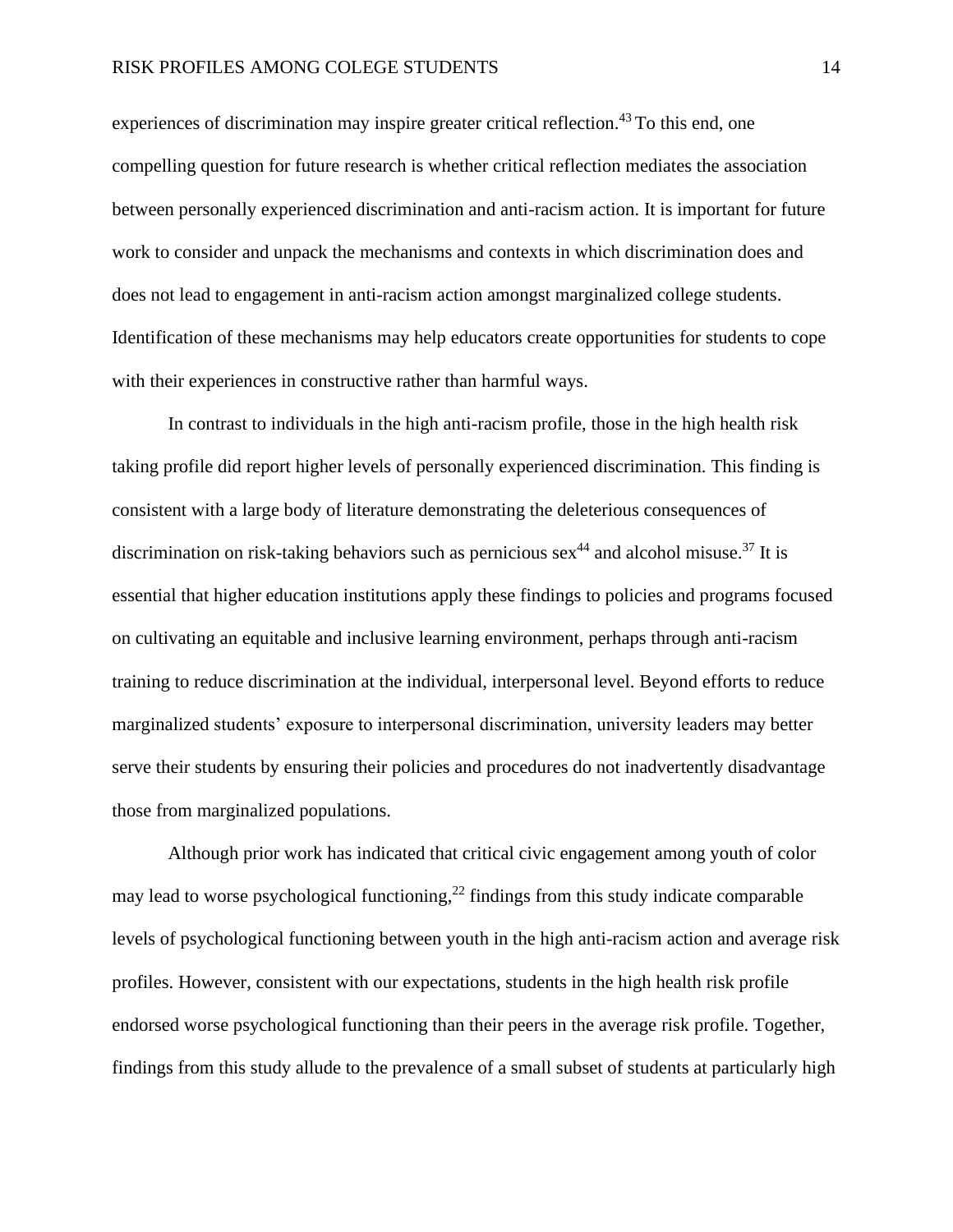#### RISK PROFILES AMONG COLEGE STUDENTS 15

risk for engaging behaviors with serious negative implications for their educational and psychological functioning. Given the high incidence rates of psychological problems on college campuses, 45 it is critical for institutes of higher education to limit opportunities for problematic substance use, provide resources to students struggling with substance use, and provide opportunities for positive risk taking (e.g., opportunities to be civically engaged on campus and in the community).

That students in the high health risk taking profile did not evince any detriments in relational functioning could be because substance use and, certainly, sexual intimacy, occur in social settings. Thus, engagement in health-risk behaviors might actually facilitate feelings of connectedness between students and their peers. Granted, because this study examined concurrent associations between risk taking profiles and functioning, we cannot rule out the possibility that health-risk taking has longer-term consequences on relational functioning.

There are several limitations that warrant consideration when interpreting the results of this study. First, the group sizes for the high health risk and high anti-racism profiles were small. Although it is unsurprising to find small numbers of individuals along behavioral extremes, the small group sizes limited our ability to make strong claims about predictors of profile membership and differences in college functioning. Furthermore, our indices of risk behavior were measured along different timeframes (e.g., 2-month retrospective report for anti-racism action vs. 2-week retrospective report for binge drinking). Using the same timeframe would have allowed us to make direct comparisons of risk-taking behaviors in terms of frequency. Granted, this limitation is minimized by the fact that we interpreted our risk profiles based on standardized values of our indicators. Additionally, given our predominantly-female sample, our measure of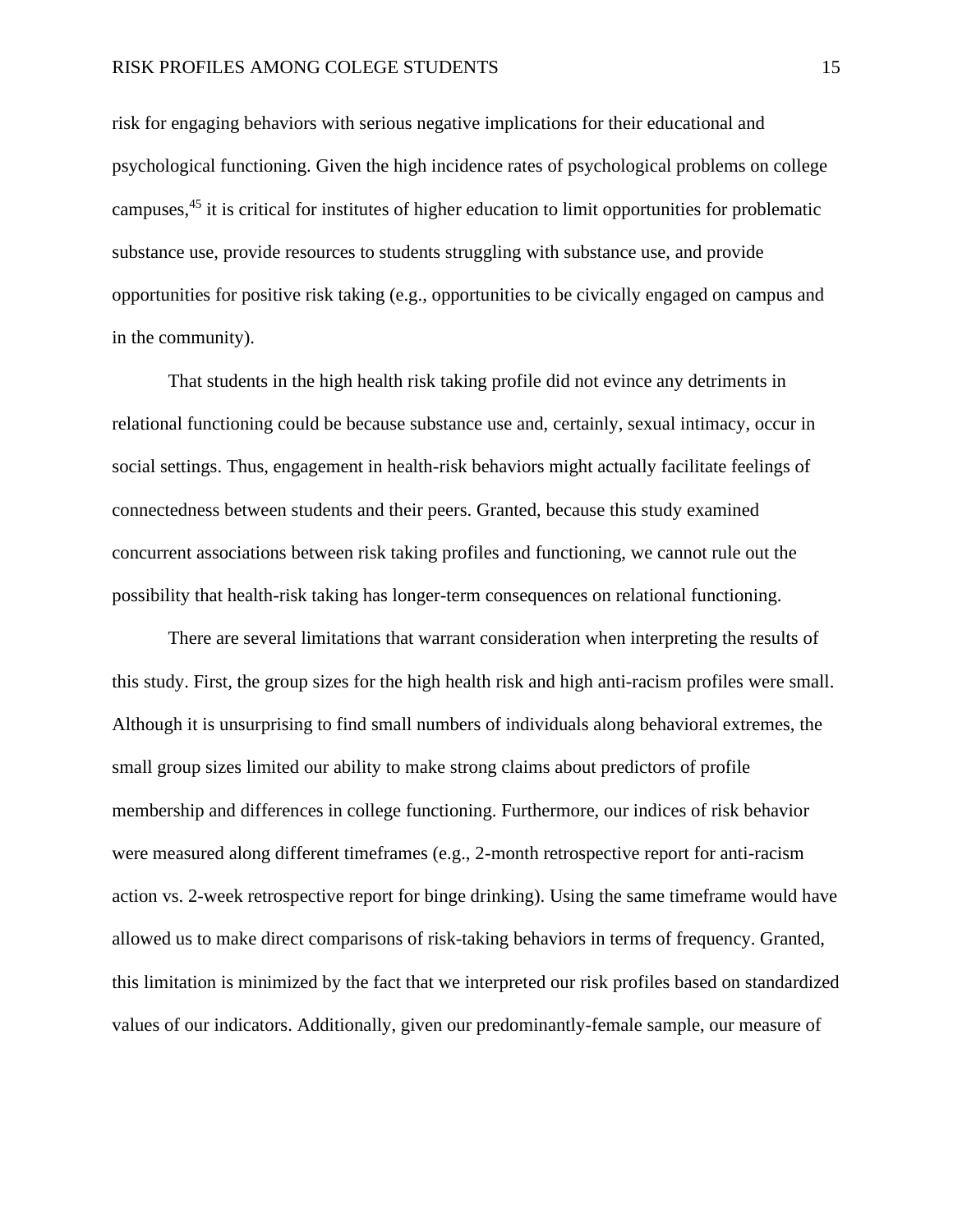binge drinking behavior (five or more drinks in one sitting) may be an underestimate of true binge drinking behavior, which is considered four or more drinks for females.

There are also limitations in this study specifically relevant to the sample. First, the sample for this study included Black and Latinx students enrolled in an entry-level psychology course, thereby limiting the generalizability of the sample to a broader college population within the United States. The students within the sample also varied greatly in age. The likelihood of engaging in health risk taking or one's confidence and maturity to engage in anti-racism action likely increases with age. Although age did not distinguish between risk profiles, it may have been a confounding factor in our results. Thus, future research exploring profiles of risk taking among college students may give special attention to age differences in factors such as opportunity and life experience. Finally, future iterations of this work would be more generalizable by including students from multiple marginalized racial and ethnic groups, such as students identifying as Asian, Pacific Islander, Middle Eastern or North African (MENA), and Native American. This is important because risk behavior among students from these groups including both positive and negative risk taking—are likely to differ as a function of cultural norms and opportunities. This will call for purposeful study design and strategic recruitment methods that center the voices and perspectives of college students from these backgrounds.

There are several exciting opportunities for future research on the topic of positive and negative risk taking among college students. First, to make causal claims about the predictors and outcomes of health-risk taking and anti-racism action, future work should replicate this study longitudinally. A longitudinal design would also allow researchers to examine how profile membership and its effects on college functioning change throughout the college years. Additionally, future research should explore moderators of the associations between risk profile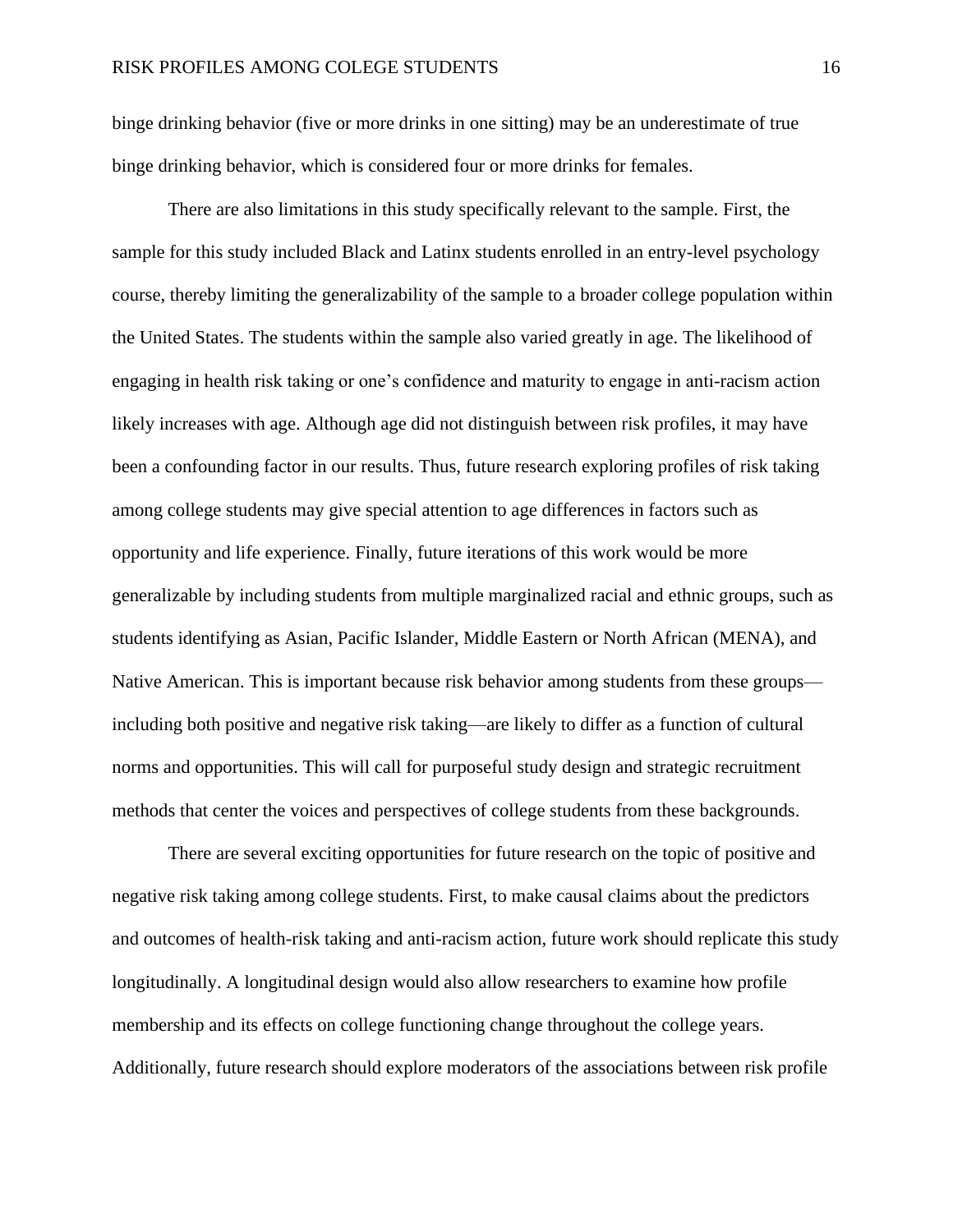and college functioning. For example, although psychological functioning may not differ among average risk and high anti-racism action students, perhaps anti-racism action is associated with greater feelings of hope.<sup>46</sup> Additionally, research on Black young adults indicates that the association between discrimination and alcohol use is moderated by perceived stress, $3$  which may be informative for universities seeking ways to help their marginalized students manage the stress caused by experiences of discrimination.

Ultimately, the results of this novel study broaden the scope of risk behaviors endorsed by college students, providing evidence for positive and highly prosocial risk behaviors among college students. Although most students endorse both patterns of risk taking, results from this study identify two unique subgroups of risk takers at opposite ends of the spectrum. These findings may present opportunities for colleges and universities to direct college students' desires for risky and exciting experiences towards behaviors that are developmentally adaptive and socially beneficial. Furthermore, in identifying the factors associated with these distinct patterns of risk taking, colleges and universities may be able to develop services and initiatives that cater to the unique needs of their students.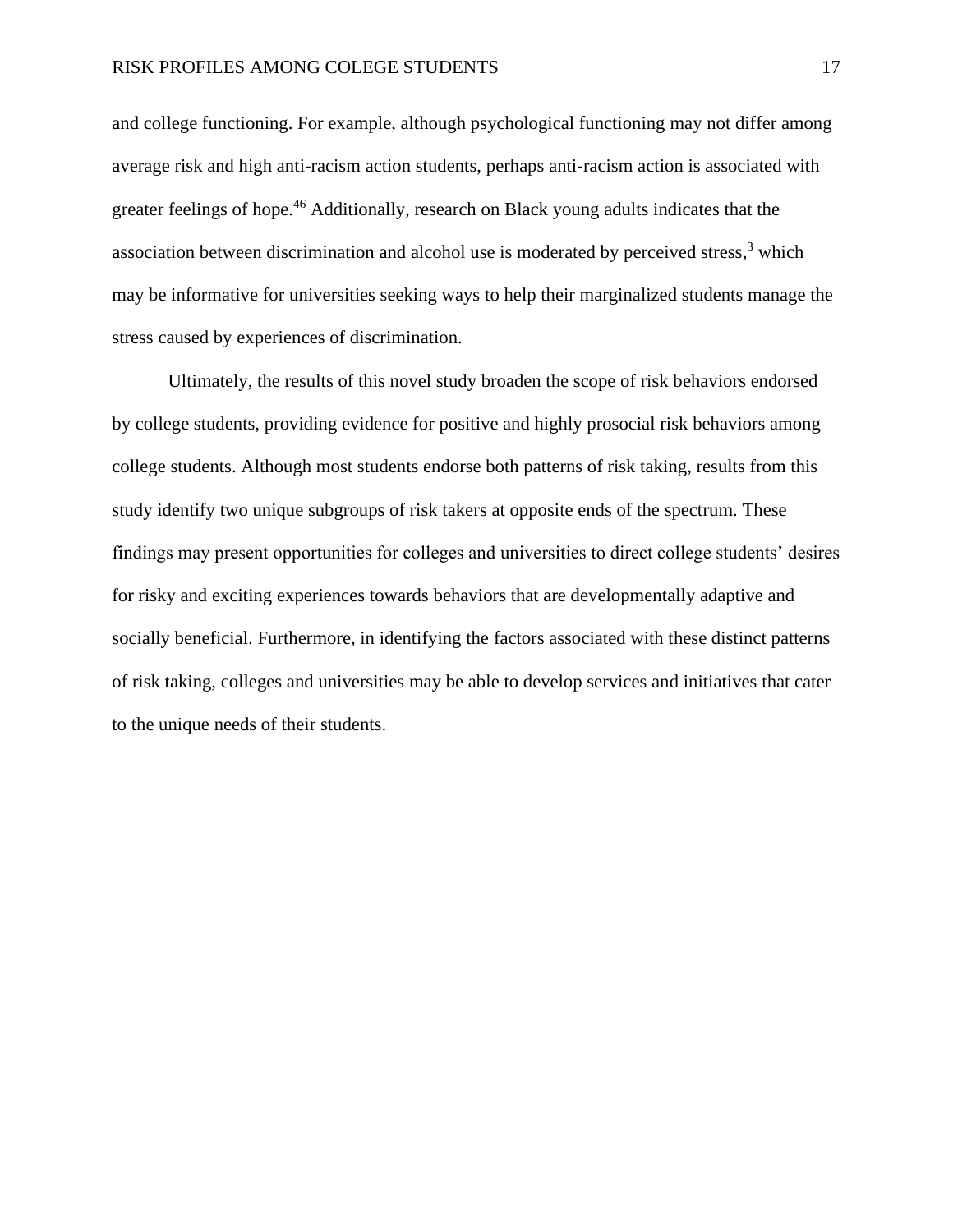### **Acknowledgements**

The writing of this article was supported, in part, by postdoctoral and predoctoral fellowships provided by the Eunice Kennedy Shriver National Institute of Child Health and Development [T32-HD07376] through the Frank Porter Graham Child Development Institute, University of North Carolina at Chapel Hill, to Natasha Duell and N. Keita Christophe.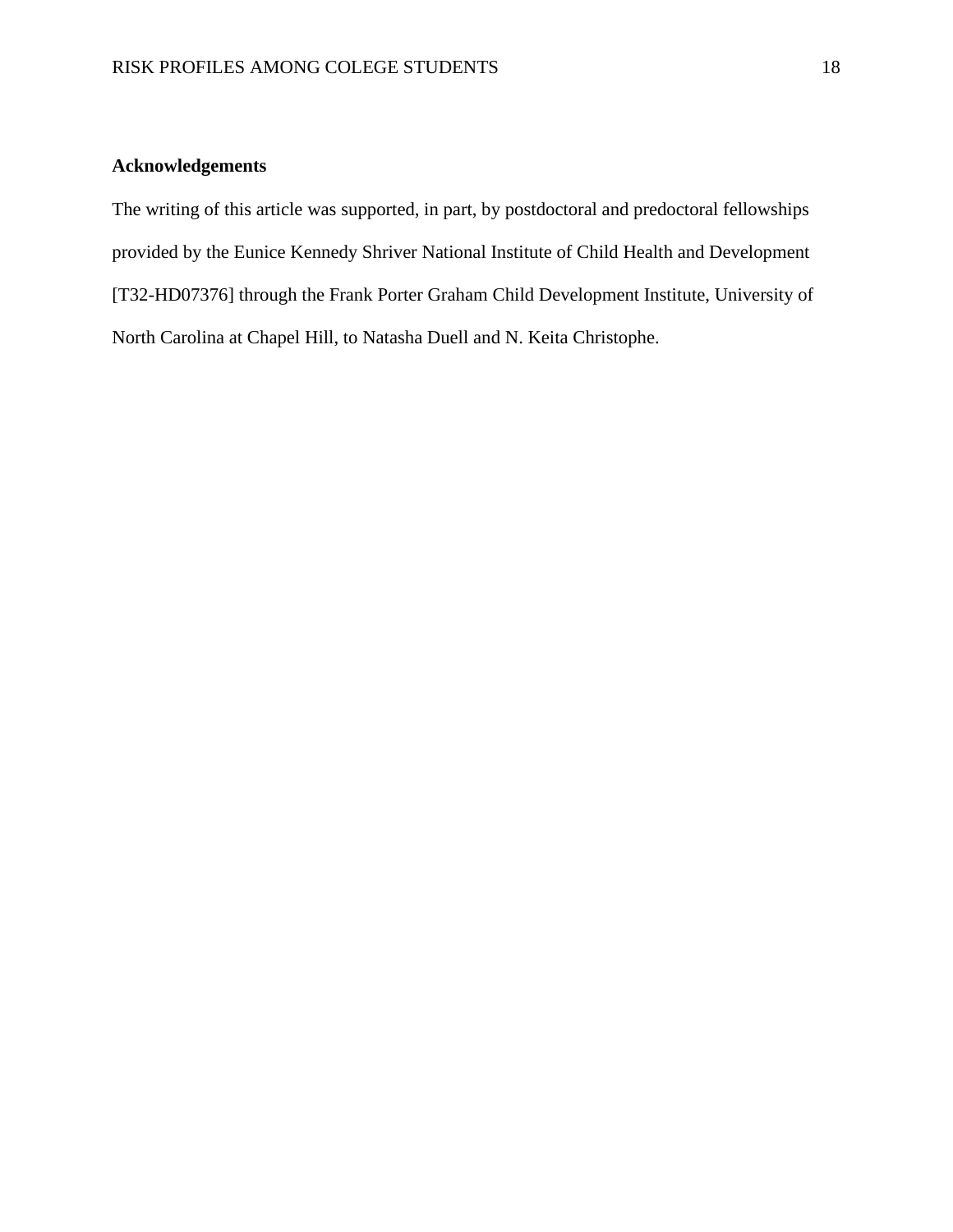### **Declaration of Interest Statement**

The authors report no declarations of interest.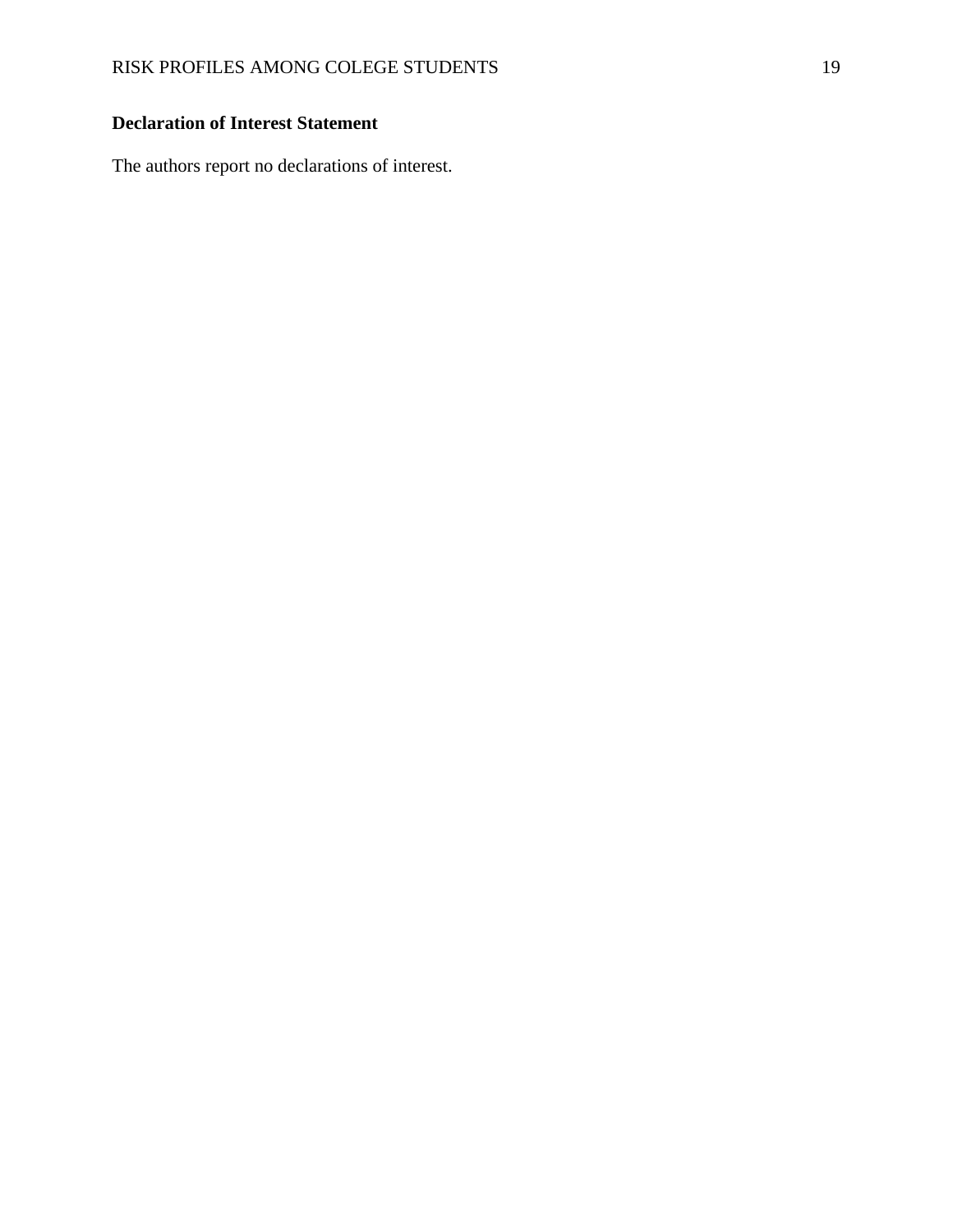#### **References**

- 1. Aldana A, Bañales J, Richards-Schuster K. Youth anti-racist engagement: Conceptualization, development, and validation of an anti-racism action scale. *Adol Res Rev.* 2019;4:1-13. doi: 10.1007/s40894-019-00113-1
- 2. Hope EC, Spencer MB. Civic engagement as an adaptive coping response to conditions of inequality: An application of Phenomenological Variant of Ecological Systems Theory (PVEST). In: Cabrera NJ, Leyendecker B, eds. *Handbook on Positive Development of Minority Children and Youth*. Online: Springer, Cham; 2017:421-435. doi: 10.1007/978- 3-319-43645-6\_25
- 3. Metzger IW, Salami T, Carter S, Halliday-Boykins C, Anderson RE, Jernigan MM, Ritchwood T. African American emerging adults' experiences with racial discrimination and drinking habits: The moderating roles of perceived stress. *Cultur Divers Ethnic Minor Psychol.* 2018;24:489-497. doi: 10.1037/cdp0000204
- 4. Hope EC, Pender KN, Riddick KN. Development and validation of the Black Community Activism Orientation Scale. *J Black Psychol*. 2019;45:185–214[.](https://doi.org/10.1177/0095798419865416) doi: 10.1177/0095798419865416
- 5. Duell N, Steinberg L. (2020). Differential correlates of positive and negative risk taking in adolescence. *J Youth Adolesc.* 2020;49:1162-1178. doi: 10.1007/s10964-020-01237-7
- 6. Dworkin J. Risk taking as developmentally appropriate experimentation for college students. *J Adolesc Res.* 2005;20:219–241. doi: 10.1177/0743558404273073
- 7. Crone EA, van Duijvenvoorde ACK, Peper JS. Annual research review: Neural contributions to risk-taking in adolescence - developmental changes and individual differences*. J Child Psychol Psychiatry,* 2016;57:353–368. doi: 10.1111/jcpp.12502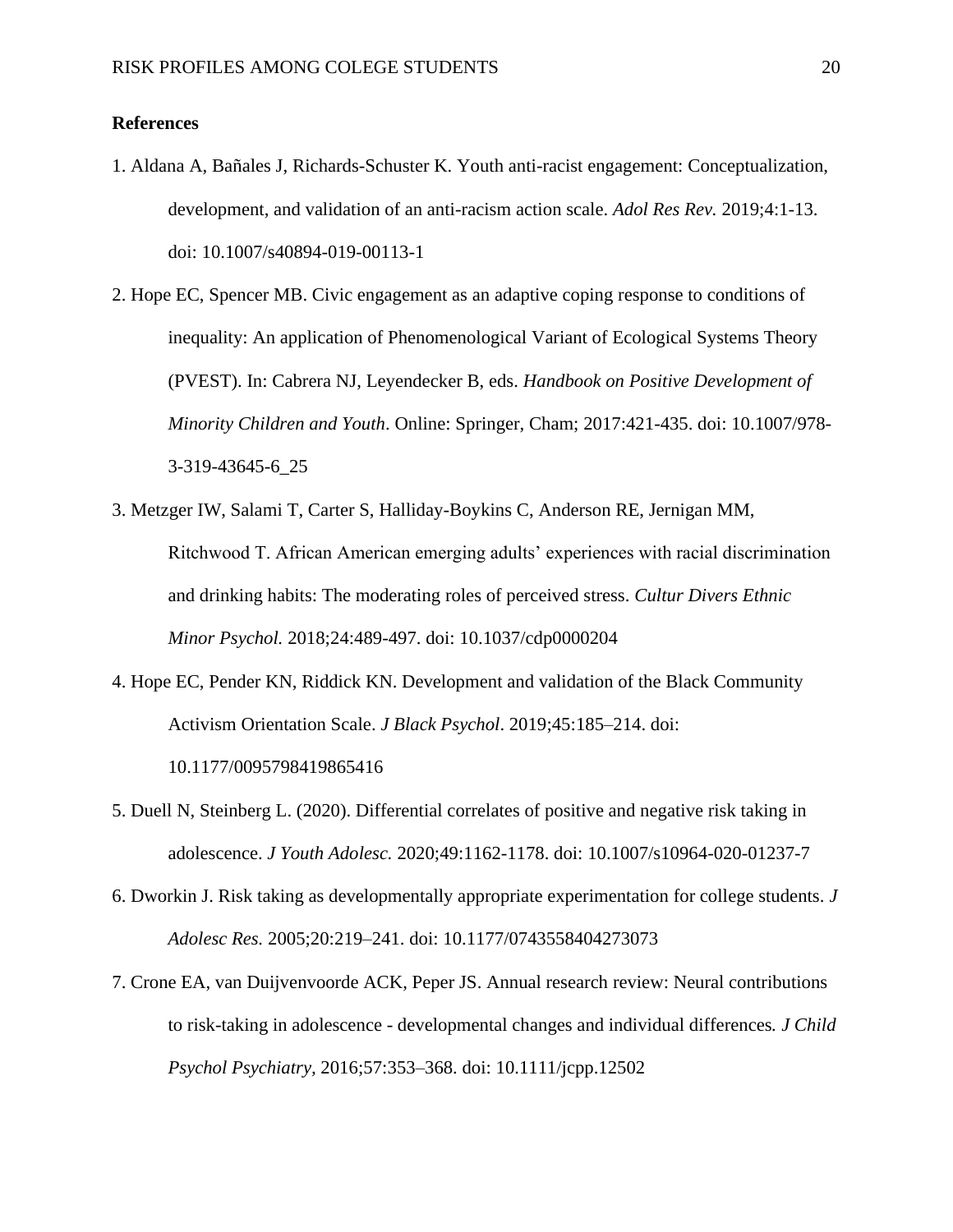- 8. Duell N, Steinberg L. Positive risk taking in adolescence. *Child Dev Perspect.* 2019;13:48-52. doi: 10.1111/cdep.123109.
- 9. Corning AF, Myers DJ. Individual orientation toward engagement in social action. *Polit Psychol.* 2002;23:703-729. doi: 10.1111/0162-895X.00304
- 10. Duell N, Steinberg L. Adolescents take positive risks, too. *Dev Rev.* 2021;62:100984. doi: 10.1016/j.dr.2021.100984
- 11. Flanagan C, Levine P. Civic engagement and the transition to adulthood. *Future Child.*  2010;20:159-179. doi: 10.1353/foc.0.0043
- 12. Finlay A, Wray-Lake L, Flanagan CA. Civic engagement during the transition to adulthood: Developmental opportunities and social policies at a critical juncture. In: Sherrod LR, Torney-Purta J, Flanagan CA, eds. *Handbook of Research on Civic Engagement in Youth.* 2010:277-305*.* Online: John Wiley & Sons, Inc. doi: 10.1002/9780470767603.ch11
- 13. Flanagan C, Bundick M. Civic engagement and psychosocial well-being in college students. *Liberal Educ,* 2011;97:20-27.
- 14. Schwartz C, Meisenhelder JB, Ma Y, Reed G. Altruistic social interest behaviors are associated with better mental health. *Psychosom Med.* 2003;65:778-785. doi: 10.1097/01.psy.0000079378.39062.d4
- 15. Brown KM, Hoye R, Nicholson M. Self-esteem, self-efficacy, and social connectedness as mediators of the relationship between volunteering and well-being. *J Soc Serv Res.*  2012;38:468-483. doi: 10.1080/01488376.2012.687706
- 16. Nicotera N, Brewer S, Veeh C. Civic activity and well-being among first-year college students. *Int J Res Serv Learn Community Engagem.* 2015;3*.* <http://journals.sfu.ca/iarslce>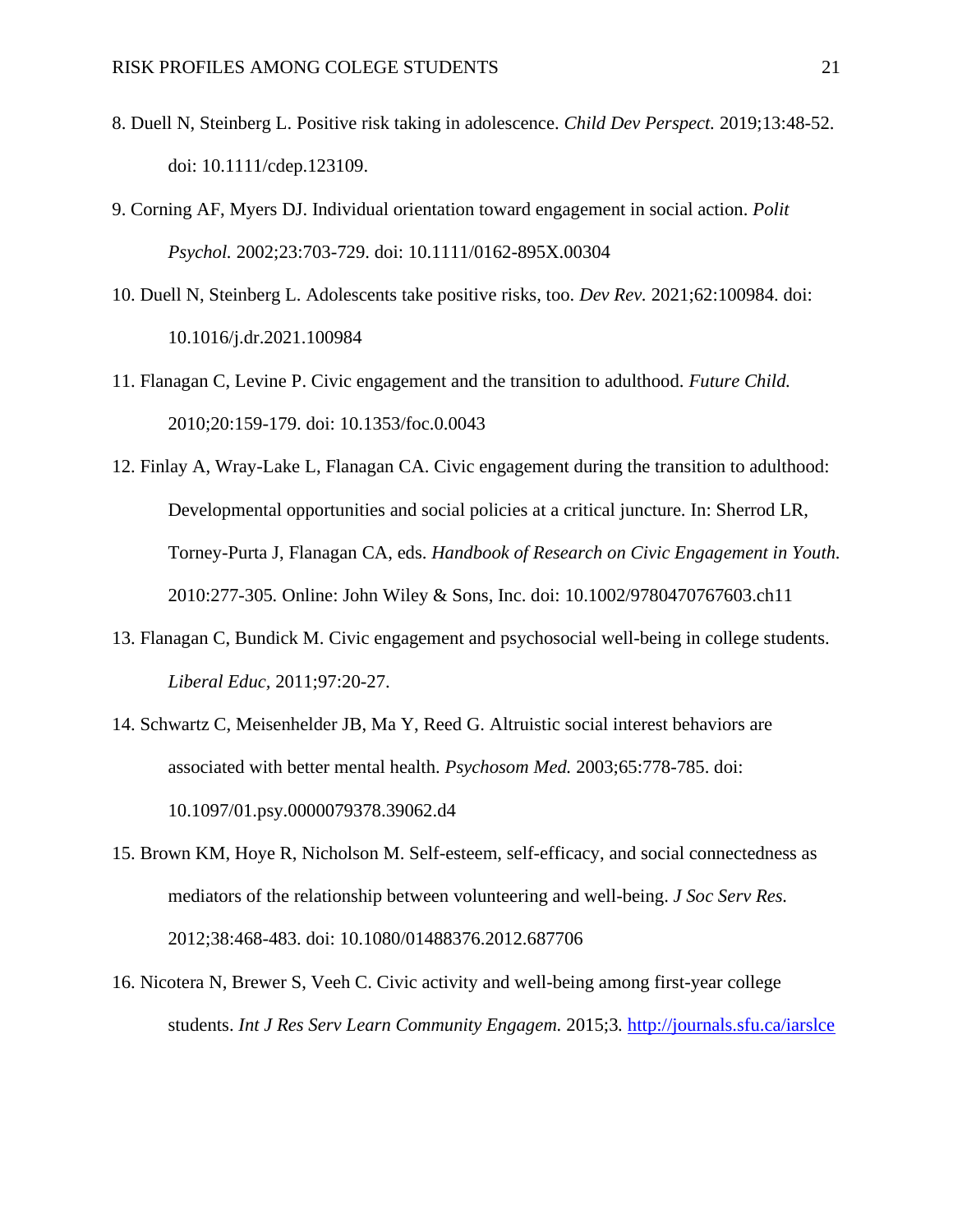- 17. Conway JM, Amel EL, Gerwien DP. Teaching and learning in the social context: A metaanalysis of service learning's effect on academic, personal, social, and citizenship outcomes. *Teach Psychol,* 2009;36:233-245. doi: 10.1080/00986280903172969
- 18. Kelly DC. In preparation for adulthood: Exploring civic participation and social trust among young minorities. *Youth Soc.* 2009;40:526-540. doi: 10.1177/0044118X08327584
- 19. Weitzman ER, Kawachi I. Giving means receiving: The protective effect of social capital on binge drinking on college campuses. *Am J Public Health.* 2000;90:1936-1939. doi: 10.2105/ajph.90.12.1936
- 20. Meda SA, Gueorguiva RV, Pittman B, Rosen RR, Aslandzadeh F, Tennen H et al. Longitudinal influence of alcohol and marijuana use on academic performance in college students. *PLOS ONE.* 2017;12:e0172213. doi: 10.1371/journal.pone.0172213
- 21. Schulenberg JE, Johnston LD, O'Malley PM, Bachman JG, Miech RA, Patrick ME. Monitoring the Future national survey results on drug use, 1975–2019: Volume II, College students and adults ages 19–60.

[http://monitoringthefuture.org/pubs.html#monographs.](http://monitoringthefuture.org/pubs.html#monographs) Ann Arbor: Institute for Social Research, The University of Michigan. Published July 2020.

- 22. Hope EC, Velez G, Offidani-Bertrand C, Keels M, Durkee M. I. Political activism and mental health among Black and Latinx college students. *Cultur Divers Ethnic Minor Psychol.* 2018;24:26–39[.](https://doi.org/10.1037/cdp0000144) [doi: 10.1037/cdp0000144](https://doi.org/10.1037/cdp0000144)
- 23. McManus HD, Cullen FT, Lero Jonson C, Burton AL, Burton Jr VS. Will Black Lives Matter to the police? African Americans' concerns about Trump's presidency. *Vict Offender.* 2019;14:1040-1062. doi: 10.1080/15564886.2019.1671288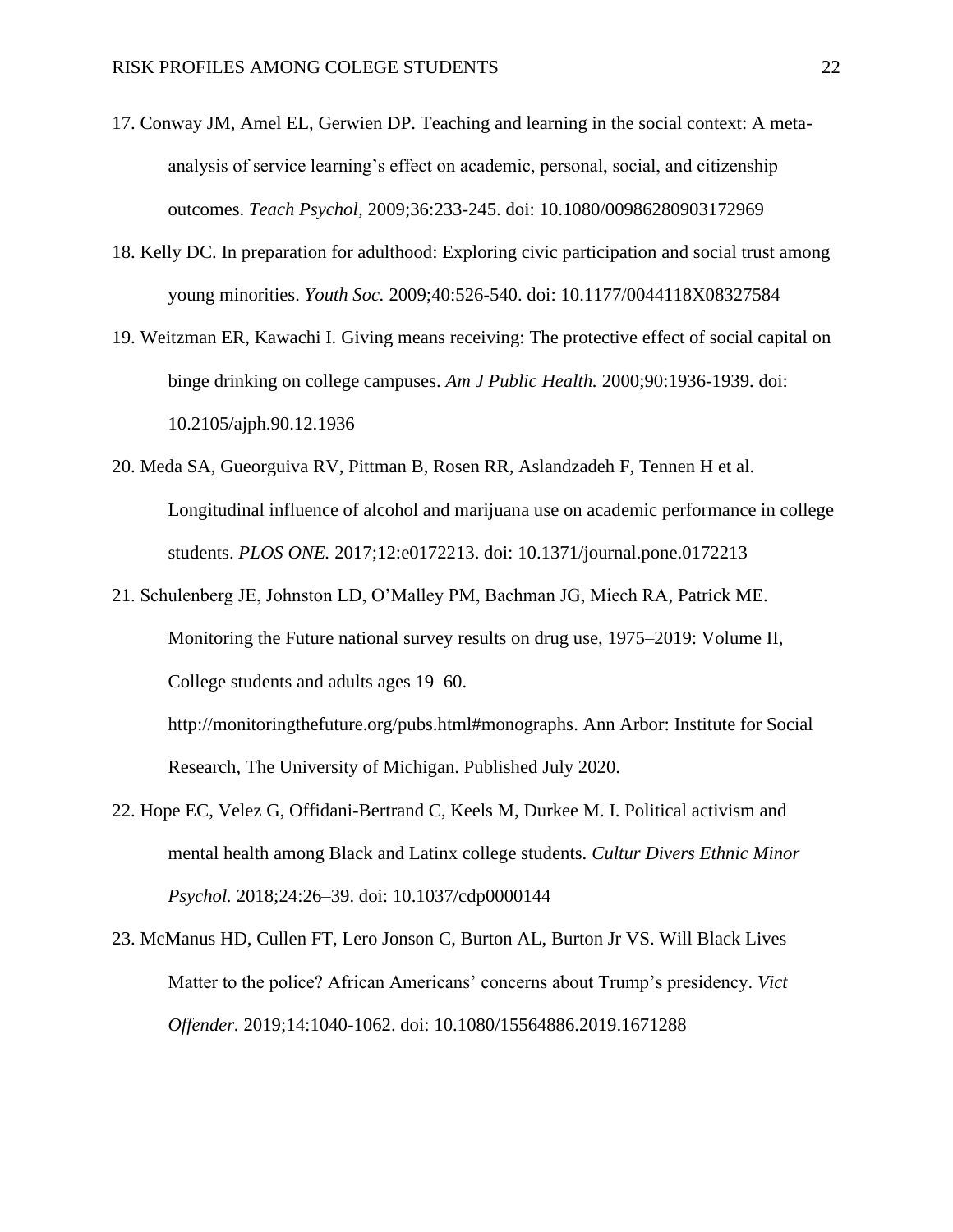- 24. Finley L, Esposito L. The immigrant as Bogeyman: Examining Donald Trump and the right's anti-immigrant, anti-PC rhetoric. *Humanity Soc.* 2019;44:178-197. doi: 10.1177/0160597619832627
- 25. Adler NE, Epel ES, Castellazzo G, Ickovics JR. Relationship of subjective and objective social status with psychological and physiological functioning: Preliminary data in healthy, White women. *Health Psychol.* 2000;19:586–592[.](https://doi.org/10.1037/0278-6133.19.6.586) doi: 10.1037/0278- 6133.19.6.586
- 26. Johnston LD, O'Malley PM, Miech RA, Bachman JG, Schulenberg JE. Demographic subgroup trends among adolescents in the use of various licit and illicit drugs, 1975- 2016. [https://eric.ed.gov/?id=ED578738.](https://eric.ed.gov/?id=ED578738) Institute for Social Research|paper 88. Published 2017[.](https://eric.ed.gov/?id=ED578738)
- 27. O'Donnell MB, Shirley LA, Park SS, Nolen JP, Gibbons AM, Rosen LA. The college adjustment questionnaire: A measure of students' educational, relational, and psychological adjustment to the college environment. *J Coll Stud Dev.* 2018;59:116-121. doi:10.1353/csd.2018.0009
- 28. Williams DR, Mohammed SA. Discrimination and racial disparities in health: Evidence and needed research. *J Behav Med*. 2009;32:20–47[.](https://doi.org/10.1007/s10865-008-9185-0) doi: 10.1007/s10865-008-9185-0
- 29. Krieger N, Smith K, Naishadham D, Hartman C, Barbeau EM. Experiences of discrimination: Validity and reliability of a self-report measure for population health research on racism and health. *Soc Sci Med*. 2005;61:1576–1596[.](https://doi.org/10.1016/j.socscimed.2005.03.006) doi: [10.1016/j.socscimed.2005.03.006](https://doi.org/10.1016/j.socscimed.2005.03.006)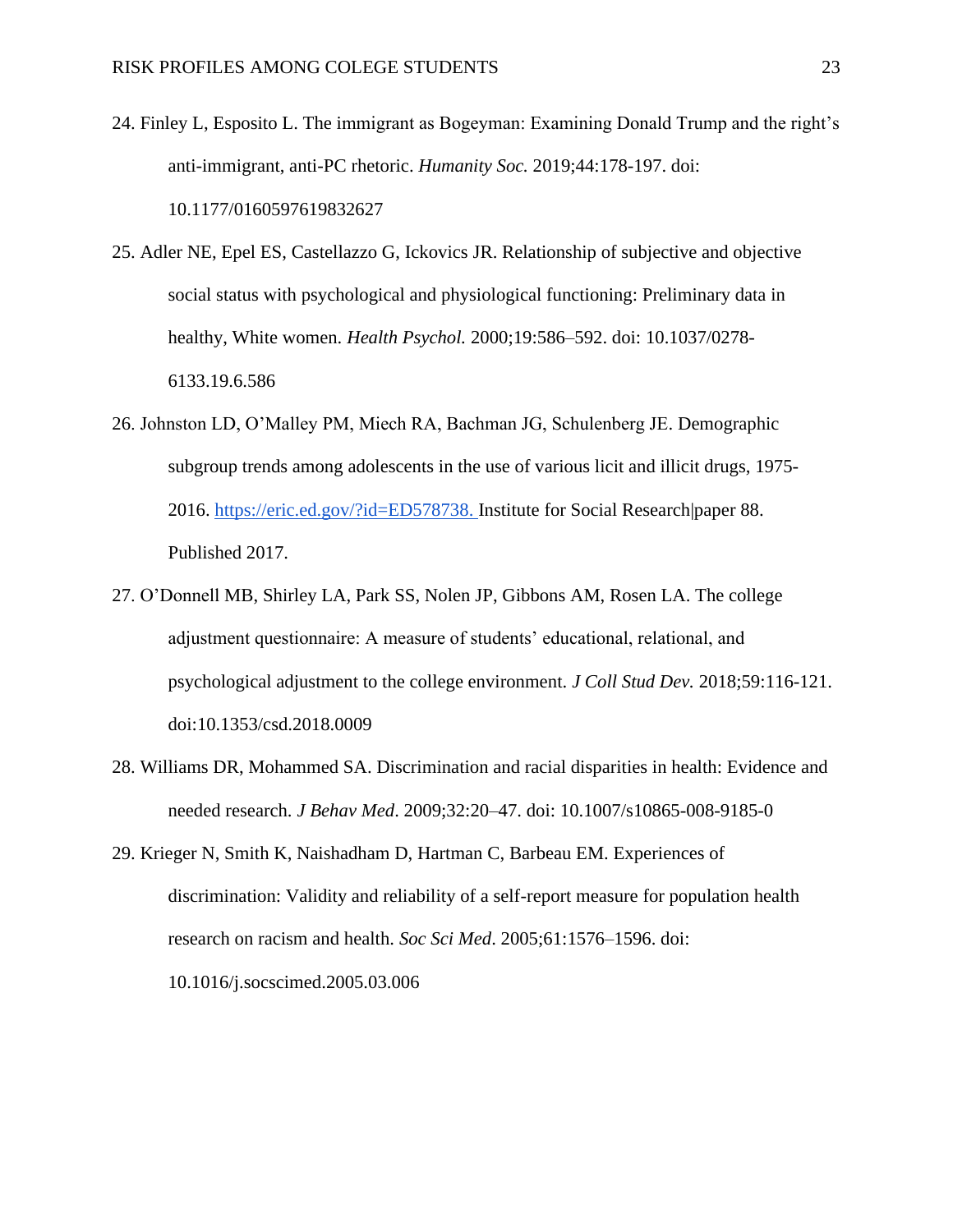- 30. Clark R, Coleman AP, Novak JD. Brief report: Initial psychometric properties of the everyday discrimination scale in black adolescents. *J Adolesc.* 2004;27:363–368. [doi:](https://doi.org/10.1016/j.adolescence.2003.09.004)  [10.1016/j.adolescence.2003.09.004](https://doi.org/10.1016/j.adolescence.2003.09.004)
- 31. Muthén LK, Muthén BO. *Mplus User's Guide.* Version 8. Muthén & Muthén; 2017[.](https://doi.org/www.StatModel.com)
- 32. Nylund KL, Asparouhov T, Muthén BO. Deciding on the number of classes in latent class analysis and growth mixture modeling: A Monte Carlo simulation study. *Struct Equ Modeling.* 2007;14:535–569[.](https://doi.org/10.1080/10705510701575396) doi: 10.1080/10705510701575396
- 33. Bengt O Muthén, PhD, Mplus Discussion >> What is a good value of entropy[.](%20) http://www.statmodel.com/discussion/messages/13/2562.html?1237580237. Posted November 21, 2008.
- 34. Asparouhov T, Muthén BO. Auxiliary variables in mixture modeling: Three-step approaches using Mplus. *Struct Equ Modeling.* 2014;21:329–341. doi:

10.1080/10705511.2014.915181

35. Asparouhov T, Muthen B. Auxiliary variables in mixture modeling: Using the BCH method in Mplus to estimate a distal outcome model and an arbitrary secondary model. Mplus Web Notes: No. 21|Version 11.

[https://www.statmodel.com/examples/webnotes/webnote21.pdf.](https://www.statmodel.com/examples/webnotes/webnote21.pdf) Published February 4, 2021.

- 36. Bengt O Muthén, PhD, Mplus Discussion >> Latent class odds ratios and confidence intervals. [h](http://www.statmodel.com/discussion/messages/13/18371.html?1584664200)ttp://www.statmodel.com/discussion/messages/13/18371.html?1584664200. Posted March 19, 2020.
- 37. Gilbert PA, Zemore SE. Discrimination and drinking: A systematic review of the evidence. *Soc Sci Med.* 2016;161:178–194. doi: 10.1016/j.socscimed.2016.06.009.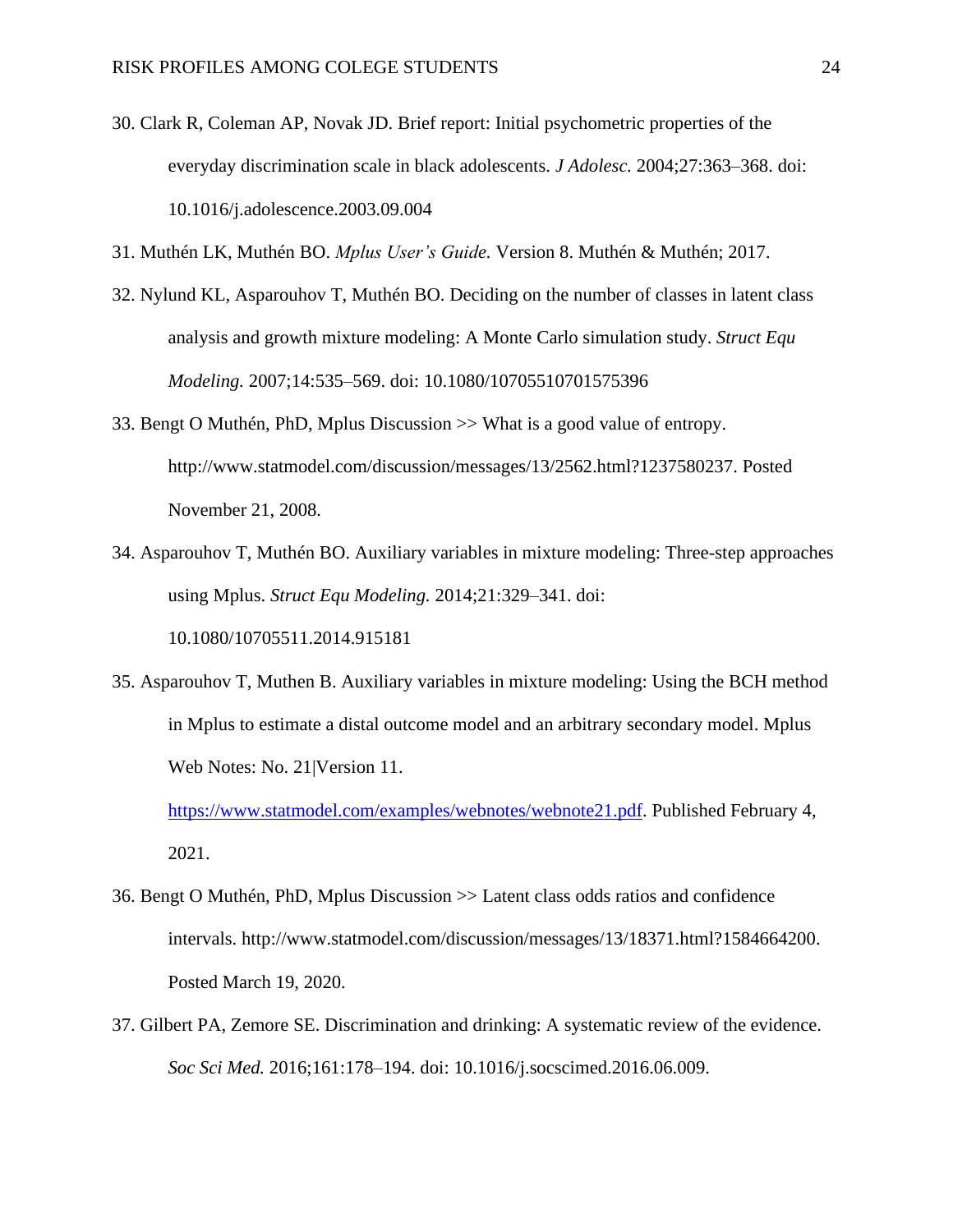- 38. Heberle AE, Rapa LJ, Farago F. Critical consciousness in children and adolescents: A systematic review, critical assessment, and recommendations for future research. *Psychol Bull.* 2020;146:525–551[.](https://doi.org/10.1037/bul0000230) doi: 10.1037/bul0000230
- 39. Billingsley JT, Hurd NM. Discrimination, mental health and academic performance among underrepresented college students: The role of extracurricular activities at predominantly white institutions. *Soc Psychol Educ.* 2019;22:421-466. doi: 10.1007/s11218-019-09484- 8
- 40. Watts RJ, Flanagan C. (2007). Pushing the envelope on youth civic engagement: A developmental and liberation psychology perspective. *J Community Psychol*. 2007;35:779–792. doi: 10.1002/jcop.20178
- 41. Christophe NK, Martin Romero MY, Stein GL. Examining the promotive versus the protective impact of culturally informed shift-&-persist coping in the context of discrimination, anxiety, and health behaviors. *J Community Psychol*. 2022;1-16. doi: 10.1002/jcop.22799
- 42. Diemer MA, McWhirter EH, Ozer EJ, Rapa LJ. Advances in the conceptualization and measurement of critical consciousness. *Urban Rev*. 2015;47:809–823. [d](https://doi.org/10.1007/s11256-015-0336-7)oi: 10.1007/s11256-015-0336-7
- 43. Mathews CJ, Medina MA, Bañales J, Pinetta BJ, Marchand AD, Agi AC, et al. Mapping the intersections of adolescents' ethnic-racial identity and critical consciousness. *Adolesc Res Rev*. 2019;5:363-379 doi: 10.1007/s40894-019-00122-0
- 44. Benner AD, Wang Y, Shen Y, Boyle AE, Polk R, Cheng YP. Racial/ethnic discrimination and well-being during adolescence: A meta-analytic review. *Am Psychol*, 2018;73:855– 883[.](https://doi.org/10.1037/amp0000204) doi: 10.1037/amp0000204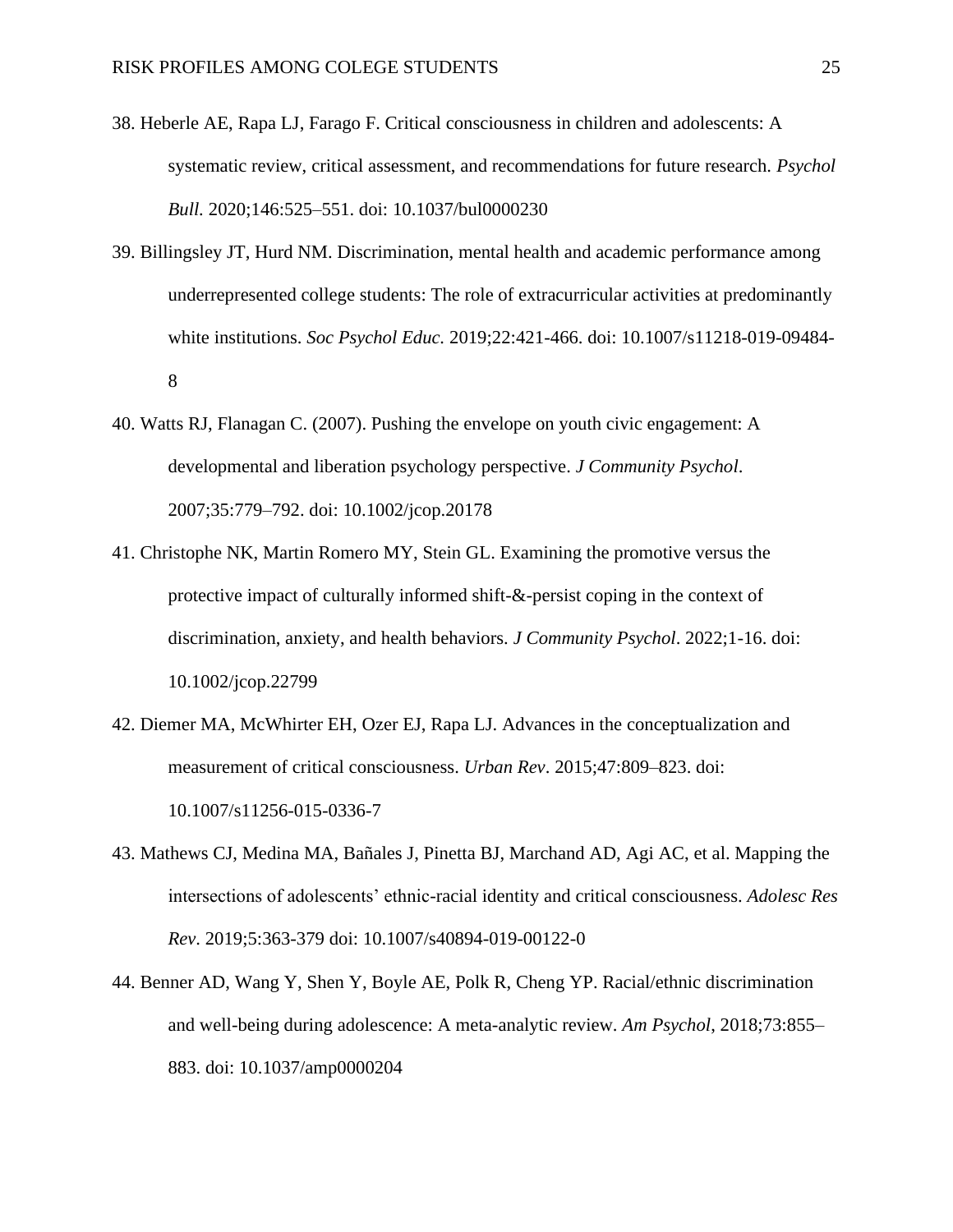- 45. Kitzrow MA. The mental health needs of today's college students: Challenges and recommendations. *NASPA J.* 2003;41:167-181. doi: 10.2202/1949-6605.1310
- 46. McDermott RC, Berry AT, Borgogna NC, Cheng H-L, Wong YJ, Browning B, Carr N. Revisiting the paradox of hope: The role of discrimination among first-year Black college students. *J Couns Psychol.* 2020;67;637-644. doi: 10.1037/cou0000422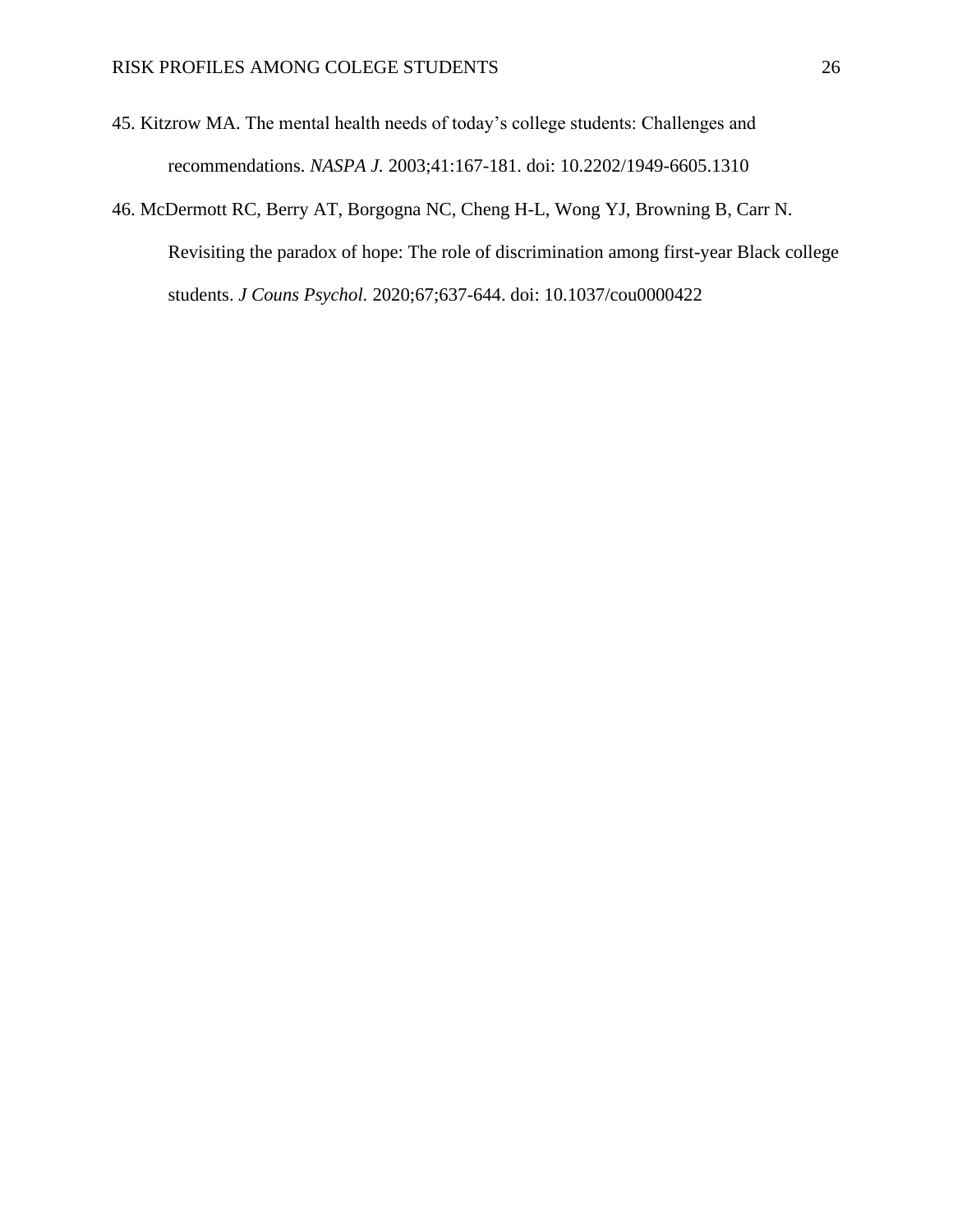|                           | <b>Risk Taking Profile</b> |                             |                                        |                                |                                   |
|---------------------------|----------------------------|-----------------------------|----------------------------------------|--------------------------------|-----------------------------------|
|                           | Range                      | Average Risk<br>$(N = 273)$ | <b>High Health Risks</b><br>$(N = 35)$ | High Anti-Racism<br>$(N = 38)$ | <b>Full Sample</b><br>$(N = 346)$ |
| Variable                  |                            | M(SE)                       | M(SE)                                  | M(SE)                          | $M$ (SE)                          |
| <b>Profile Indicators</b> |                            |                             |                                        |                                |                                   |
| 1. Binge Drink            | $1 - 6$                    | 1.12(0.02)                  | 3.604(.128)                            | 1.088(.047)                    | 1.377(.046)                       |
| 2. Sex w/o Birth Control  | $0 - 4$                    | 1.583(0.069)                | 2.466(.267)                            | 1.303(0.134)                   | 1.643(.064)                       |
| 3. Smoke Marijuana        | $0 - 4$                    | 1.532(0.069)                | 3.179(.267)                            | 2.013(.264)                    | 1.751 (.069)                      |
| 4. Interpersonal Action   | $0 - 5$                    | 2.617(0.1)                  | 3.384 (.256)                           | 3.911 (.232)                   | 2.832 (.088)                      |
| 5. Community Action       | $0 - 4$                    | 0.942(0.074)                | 0.824(0.158)                           | 2.989 (.299)                   | 1.147(071)                        |
| 6. Political Action       | $0 - 7$                    | 0.864(0.067)                | 1.3(0.16)                              | 4.704 (.373)                   | 1.136(.083)                       |
| <b>Profile Outcomes</b>   |                            |                             |                                        |                                |                                   |
| 7. Educational Fxn.       | $1 - 5$                    | 3.784 (.052)                | 3.335(.15)                             | 3.809 (.138)                   | 3.743 (.047)                      |
| 8. Relationship Fxn.      | $1 - 5$                    | 3.052(.063)                 | 3.251(.176)                            | 3.3(0.178)                     | 3.098 (.057)                      |
| 9. Psychological Fxn.     | $1 - 5$                    | 3.664(.062)                 | 3.263(0.183)                           | 3.373 (.183)                   | 3.594 (.056)                      |

Table 1. Unstandardized means and standard errors  $(N = 346)$ . Fxn. = functioning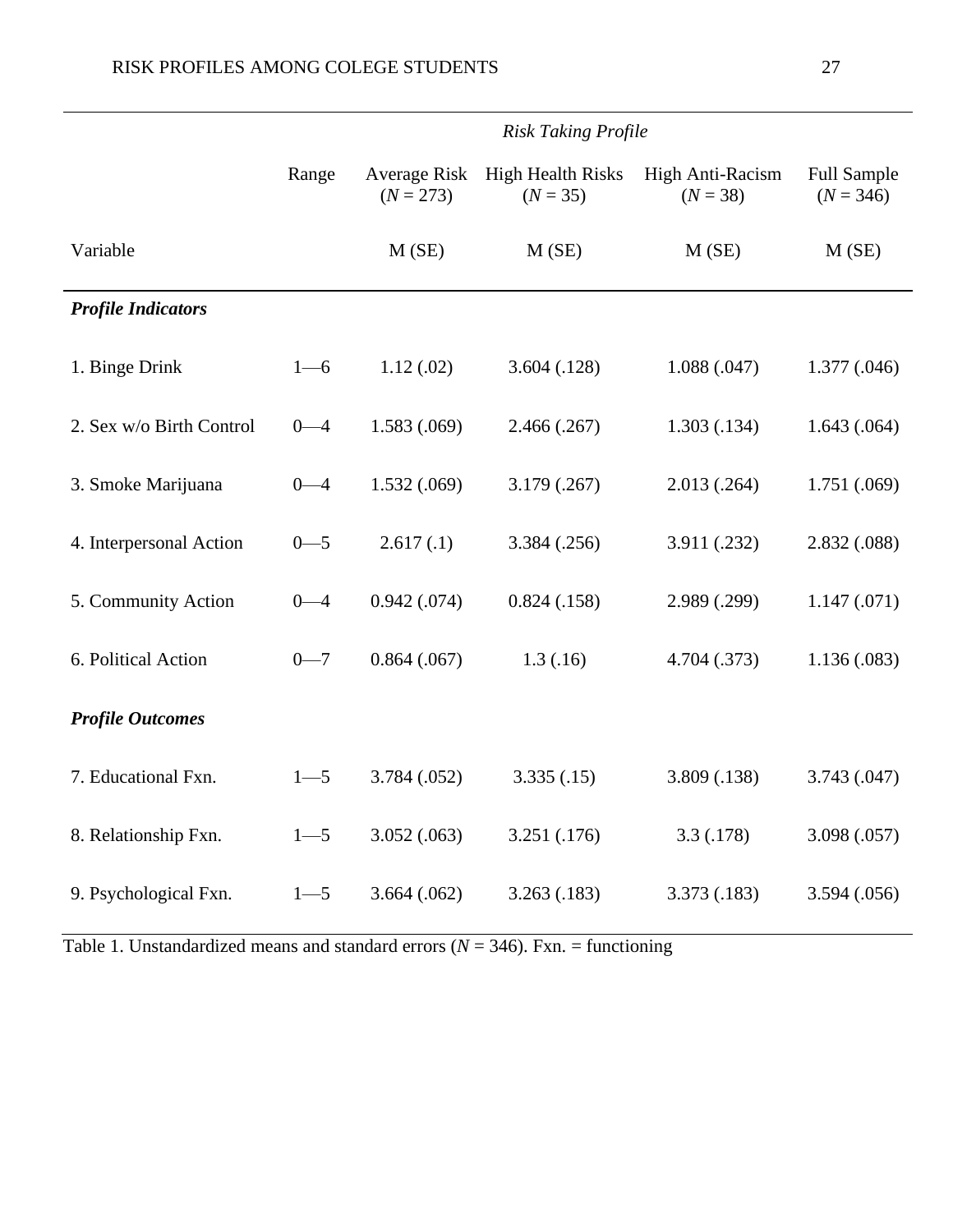|                           | $\mathbf{1}$ | $\overline{2}$ | $\overline{3}$     | $\overline{4}$ | 5      | 6                                                                  | $\overline{7}$ | 8                                                                                                                                                                                     | 9       | 10      | 11      | 12      |
|---------------------------|--------------|----------------|--------------------|----------------|--------|--------------------------------------------------------------------|----------------|---------------------------------------------------------------------------------------------------------------------------------------------------------------------------------------|---------|---------|---------|---------|
| 1. Educational Fxn.       |              | .271           | .577               | $-124$         | $-12$  | $-.198$                                                            | $-134$         | $-.001$                                                                                                                                                                               | .035    | $-.027$ | $-162$  | $-.051$ |
| 2. Relationship Fxn.      |              |                | .454               | $-.089$        | .061   | .001                                                               | .017           | $-0.016$                                                                                                                                                                              | .12     | $-.003$ | $-.16$  | $-.116$ |
| 3. Psychological Fxn.     |              |                |                    | $-213$         | $-112$ | $-.083$                                                            | $-126$         | $-114$                                                                                                                                                                                | $-.036$ | $-122$  | $-.192$ | $-.101$ |
| 4. Discrimination Exp.    |              |                |                    |                | .044   | .041                                                               | .137           | .363                                                                                                                                                                                  | .154    | .284    | .005    | $-.004$ |
| 5. Binge Drinking         |              |                |                    |                |        | .174                                                               | .318           | .096                                                                                                                                                                                  | $-.099$ | $-.023$ | .104    | $-.058$ |
| 6. Sex w/o Birth Control  |              |                |                    |                |        |                                                                    | .213           | .002                                                                                                                                                                                  | $-.028$ | $-.023$ | .108    | .018    |
| 7. Smoke Marijuana        |              |                |                    |                |        |                                                                    |                | .149                                                                                                                                                                                  | $-.034$ | .127    | .011    | .026    |
| 8. Interpersonal Activism |              |                |                    |                |        |                                                                    |                |                                                                                                                                                                                       | .242    | .342    | .05     | .007    |
| 9. Community Activism     |              |                |                    |                |        |                                                                    |                |                                                                                                                                                                                       |         | .492    | $-117$  | .009    |
| 10. Political Activism    |              |                |                    |                |        |                                                                    |                |                                                                                                                                                                                       |         |         | .014    | .031    |
| 11. Age                   |              |                |                    |                |        |                                                                    |                |                                                                                                                                                                                       |         |         |         | $-.081$ |
| 12. Female                |              |                |                    |                |        |                                                                    |                |                                                                                                                                                                                       |         |         |         |         |
| $T-1.1 - T$               |              |                | ولمستنقذ والمستعمل |                |        | $\Lambda$ . In the contract $\Lambda$ is the contract of $\Lambda$ |                | $\mathcal{L}$ $\mathcal{L}$ $\mathcal{L}$ $\mathcal{L}$ $\mathcal{L}$ $\mathcal{L}$ $\mathcal{L}$ $\mathcal{L}$ $\mathcal{L}$ $\mathcal{L}$ $\mathcal{L}$ $\mathcal{L}$ $\mathcal{L}$ |         |         |         |         |

Table 2. Correlations among primary study variables. Bolded values are significant at  $p < .05$ . Fxn. =

functioning. Exp. = experience.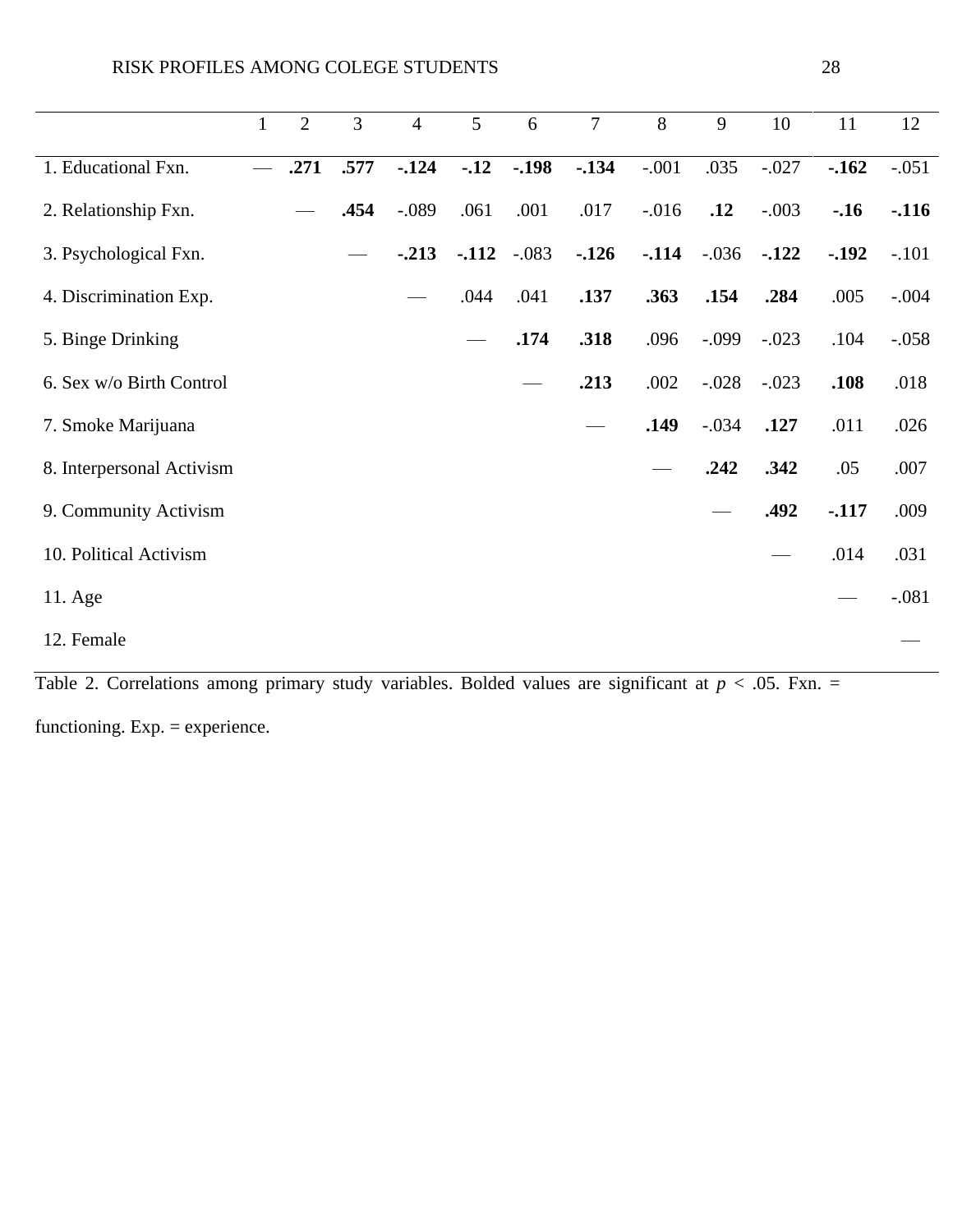| Number of      | <b>AIC</b> | <b>BIC</b> | <b>SSaBIC</b> | Entropy | <b>LRT</b>   | <b>Bootstrapped LRT</b> |
|----------------|------------|------------|---------------|---------|--------------|-------------------------|
| Profiles       |            |            |               |         | $(p$ -value) | $(p$ -value)            |
| $\overline{2}$ | 6425.102   | 6498.185   | 6437.911      | .998    | 391.078      | 400.634                 |
|                |            |            |               |         | (.0003)      | (<.0001)                |
| $\mathbf{3}$   | 6211.062   | 6311.070   | 6228.590      | 0.964   | 222.601      | 228.040                 |
|                |            |            |               |         | (.0002)      | (<.0001)                |
| $\overline{4}$ | 6088.003   | 6214.935   | 6110.249      | 0.946   | 133.791      | 137.060                 |
|                |            |            |               |         | (.0562)      | (<.0001)                |

Table 3. Model fit indices for competing latent profile models. Fit indices for the final profile solution are bolded. AIC = Akaike Information Criteria; BIC = Bayesian Information Criteria; SSaBIC = sample size adjusted BIC; LRT = Lo-Mendel Rubin Adjusted Likelihood Ratio Test.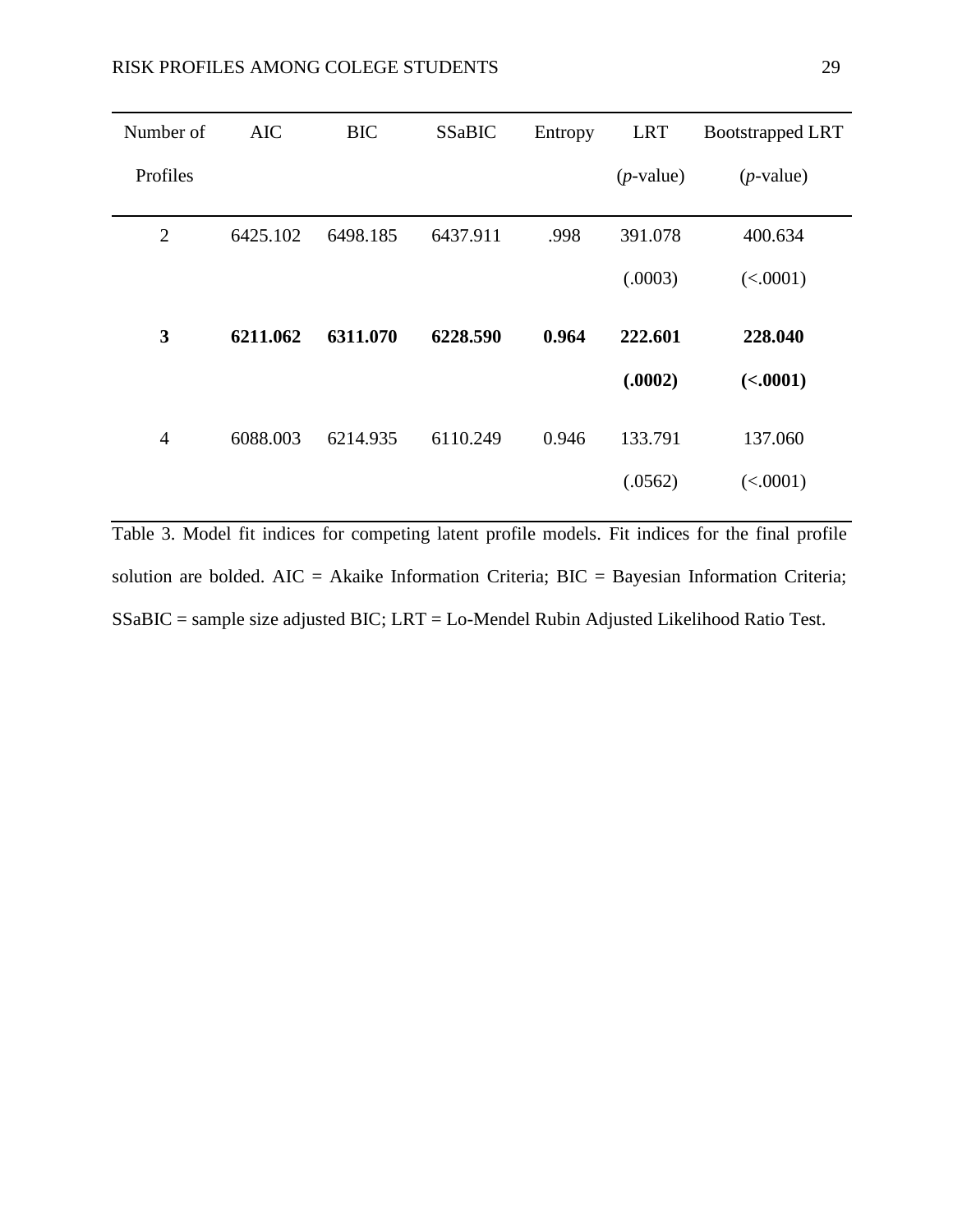| Profile and Variable               | OR (SE)      | 95% CI      |
|------------------------------------|--------------|-------------|
| <b>Average v. High Health Risk</b> |              |             |
| <b>Black/African American</b>      | 2.120(1.152) | .731-6.149  |
| <b>Discrimination</b>              | 2.309 (.586) | 1.404-3.797 |
| Gender                             | 1.285 (.894) | .329-5.024  |
| Age                                | 1.379 (.314) | .882-2.156  |
| <b>GPA</b>                         | .509(.183)   | .252-1.029  |
| <b>Upper Year in School</b>        | .192(.172)   | .033-1.114  |
| Average v. High Anti-Racism        |              |             |
| <b>Black/African American</b>      | .812(.314)   | .380-1.734  |
| Discrimination                     | 1.457(.319)  | .949-2.239  |
| Gender                             | .791(.408)   | .287-2.176  |
| Age                                | 1.052(0.177) | .756-1.464  |
| <b>GPA</b>                         | .525(.183)   | .266-1.039  |
| <b>Upper Year in School</b>        | 1.497 (.821) | .511-4.388  |

## *High Health Risk v. High Anti-Racism*

| Black/African American     | .383(.243)         | .111-1.326 |
|----------------------------|--------------------|------------|
| Discrimination .631 (.185) |                    | .356-1.120 |
|                            | Gender .615 (.481) | .133-2.843 |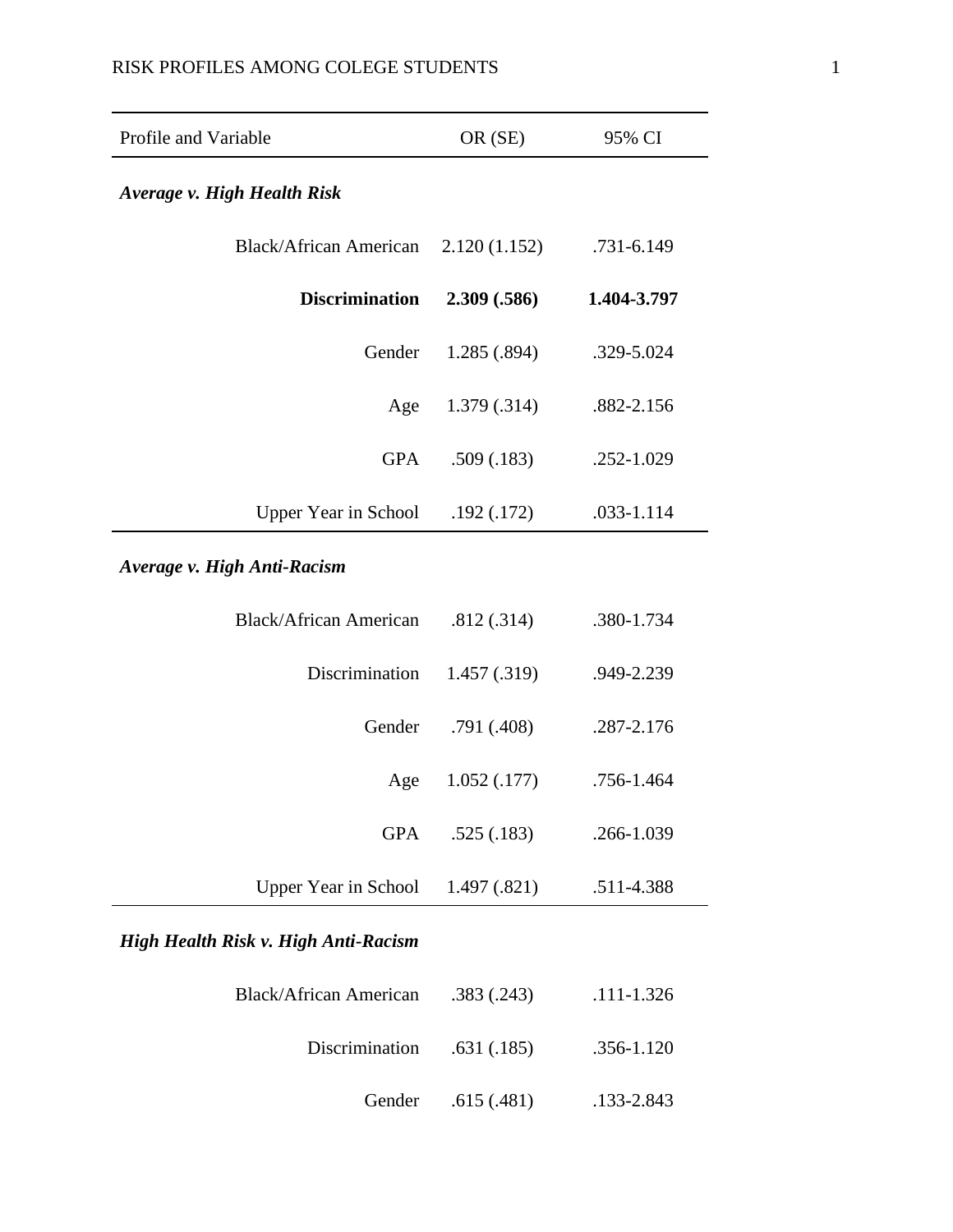|                                                                                   | Age .763 (.190)   | .469-1.242   |  |  |  |
|-----------------------------------------------------------------------------------|-------------------|--------------|--|--|--|
|                                                                                   | GPA $1.032(.452)$ | .437-2.436   |  |  |  |
| Upper Year in School $7.801(7.466)$                                               |                   | 1.195-50.917 |  |  |  |
| Table 4. Logistic regression results examining predictors of profile differences. |                   |              |  |  |  |

OR (SE) = Odds ratio and corresponding standard error. 95% confidence intervals (CI) were used to determine statistical significance over *p*-values based on recommendations from Muthén.<sup>x</sup> Bolded values were determined to be significant based on a confidence interval that does not cross 1.000.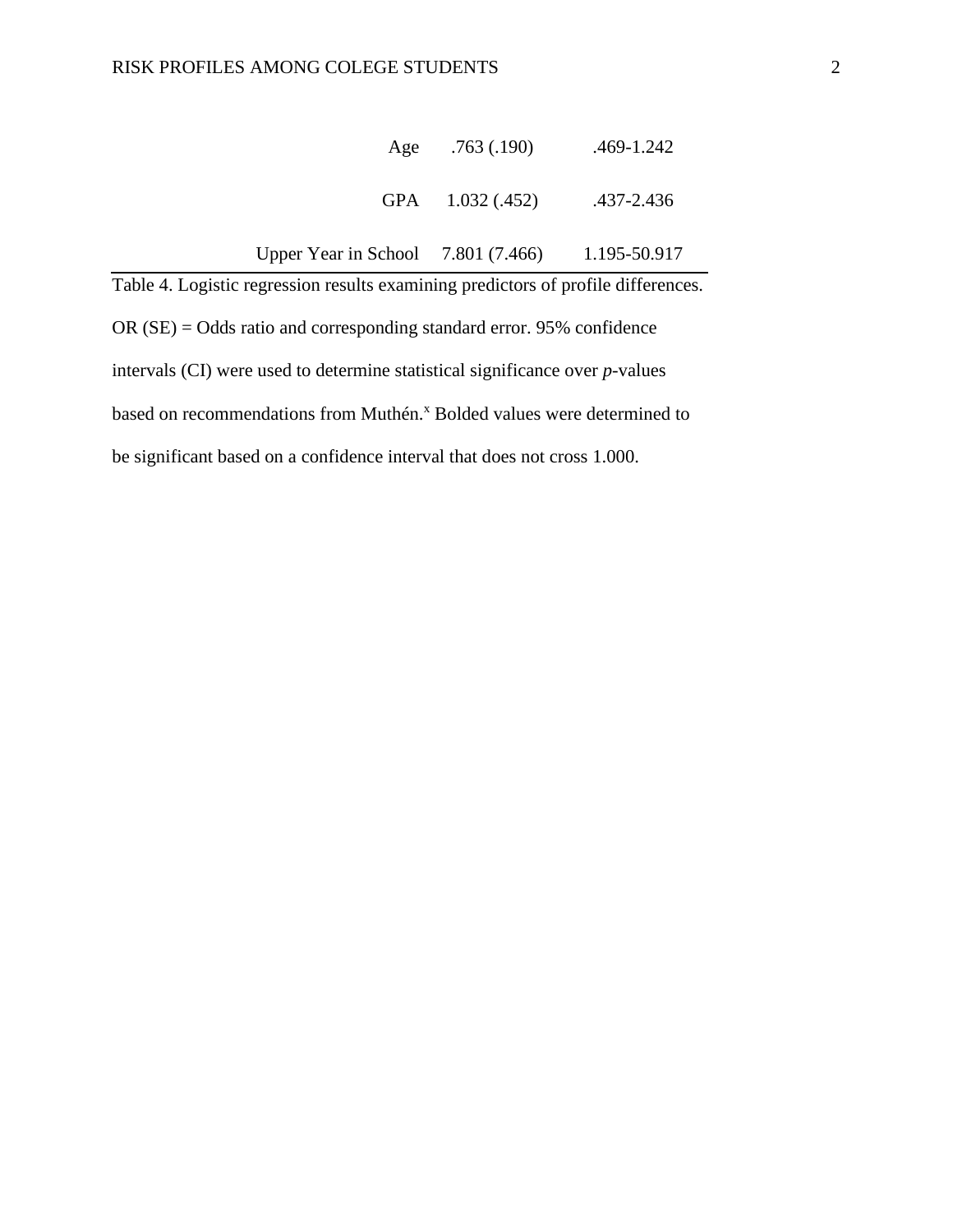#### RISK PROFILES AMONG COLEGE STUDENTS 1

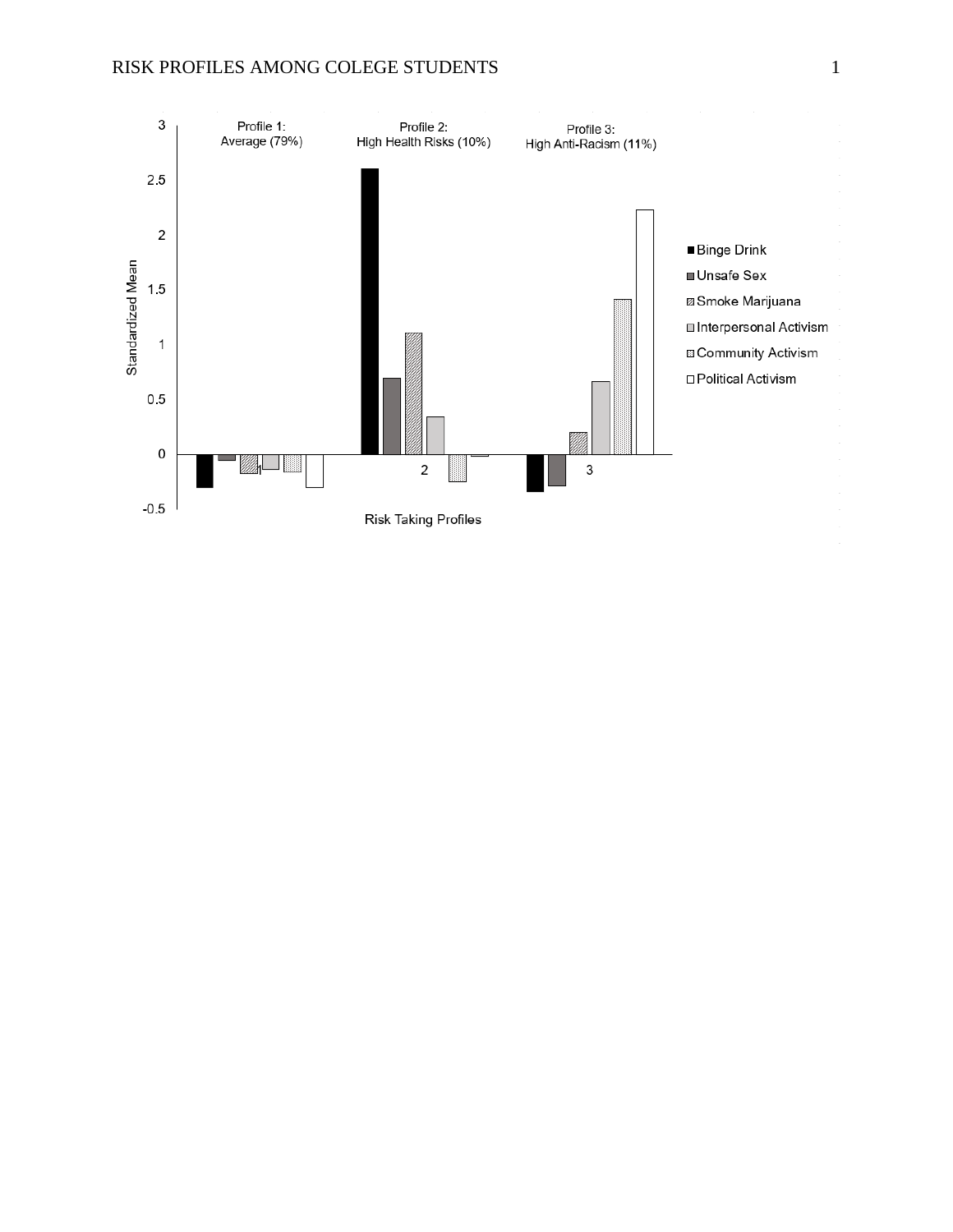